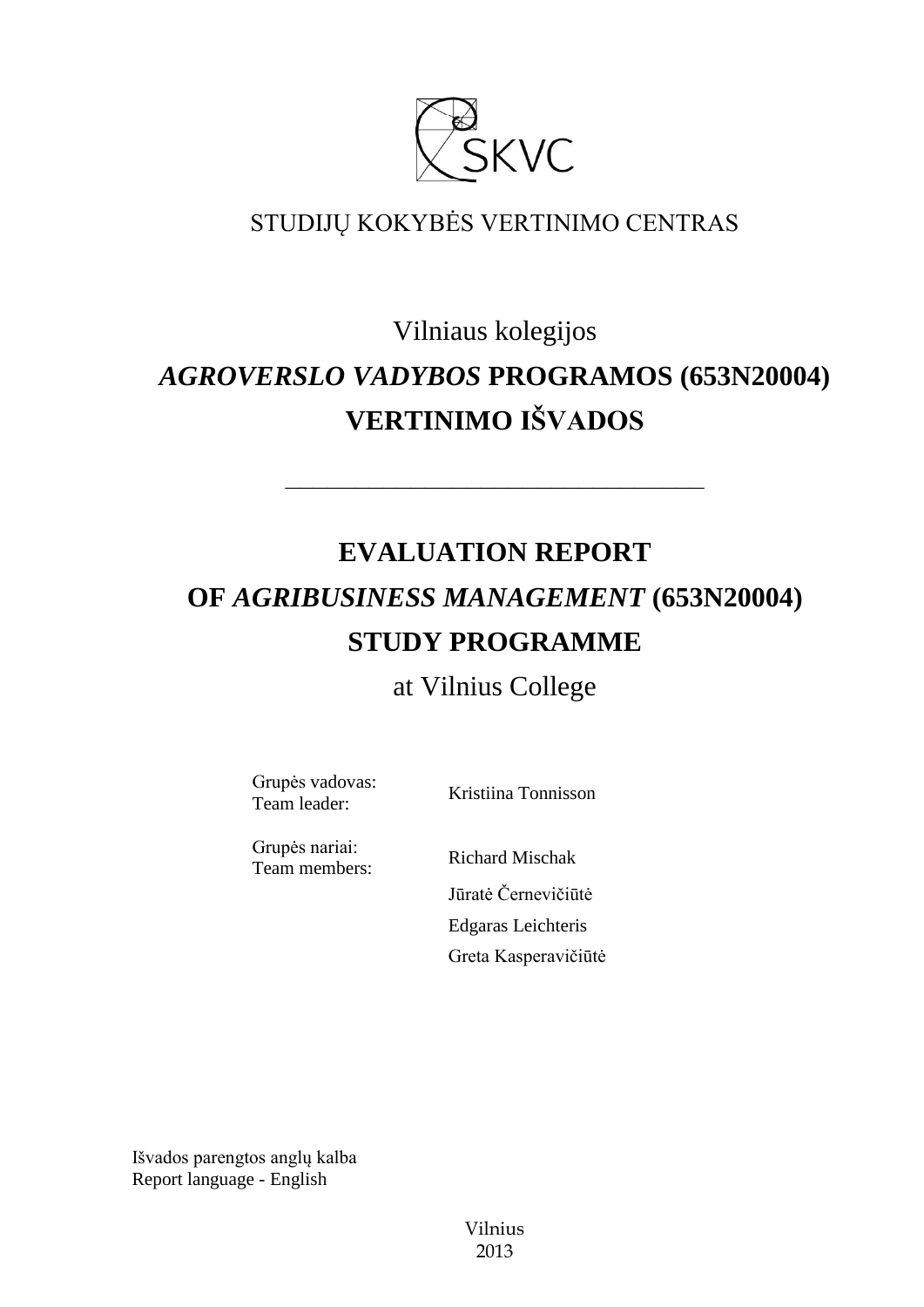## **DUOMENYS APIE ĮVERTINTĄ PROGRAMĄ**

| Studijų programos pavadinimas                           | Agroverslo vadyba             |
|---------------------------------------------------------|-------------------------------|
| Valstybinis kodas                                       | 653N20004                     |
| Studijų sritis                                          | Socialiniai mokslai           |
| Studijų kryptis                                         | Vadyba                        |
| Studijų programos rūšis                                 | Koleginės studijos            |
| Studijų pakopa                                          | Pirmoji                       |
| Studijų forma (trukmė metais)                           | Nuolatinė (3), ištęstinė (4)  |
| Studijų programos apimtis kreditais                     | 180                           |
| Suteikiamas laipsnis ir (ar) profesinė<br>kvalifikacija | Vadybos profesinis bakalauras |
| Studijų programos įregistravimo data                    | 2007-02-01; Nr. 150           |

## **INFORMATION ON EVALUATED STUDY PROGRAMME**

–––––––––––––––––––––––––––––––

| Title of the study programme.                          | <b>Agribusiness Management</b>      |
|--------------------------------------------------------|-------------------------------------|
| State code                                             | 653N20004                           |
| Study area                                             | <b>Social Sciences</b>              |
| Study field                                            | Management                          |
| Kind of the study programme.                           | <b>College Studies</b>              |
| <b>Study Cycle</b>                                     | First                               |
| Study mode (length in years)                           | Full-time $(3)$ , part-time $(4)$   |
| Volume of the study programme in credits               | 180                                 |
| Degree and (or) professional qualifications<br>awarded | Professional Bachelor of Management |
| Date of registration of the study programme            | 1 February 2007; No. 150            |

# Studijų kokybės vertinimo centras

The Centre for Quality Assessment in Higher Education

©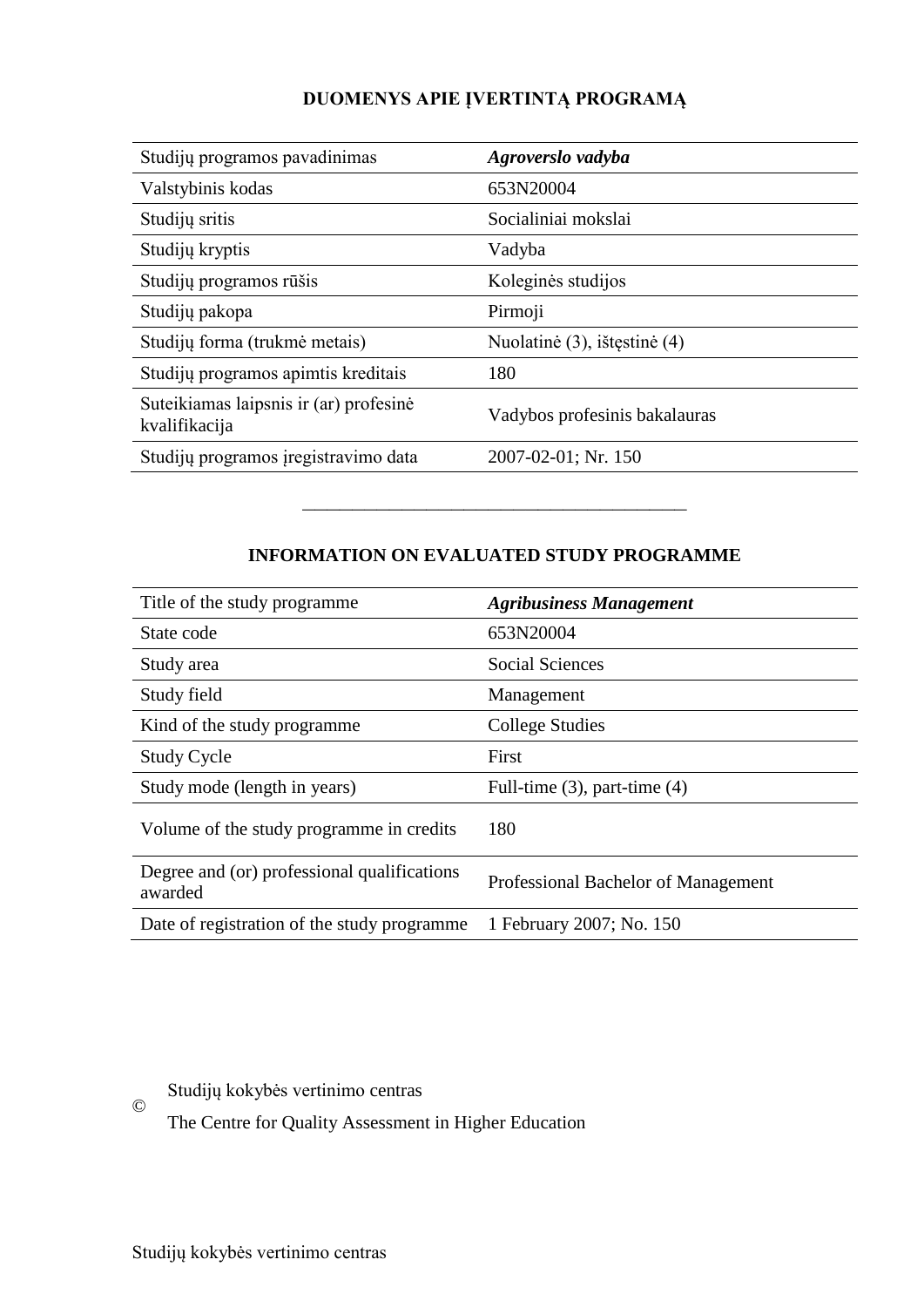# **CONTENTS**

<span id="page-2-0"></span>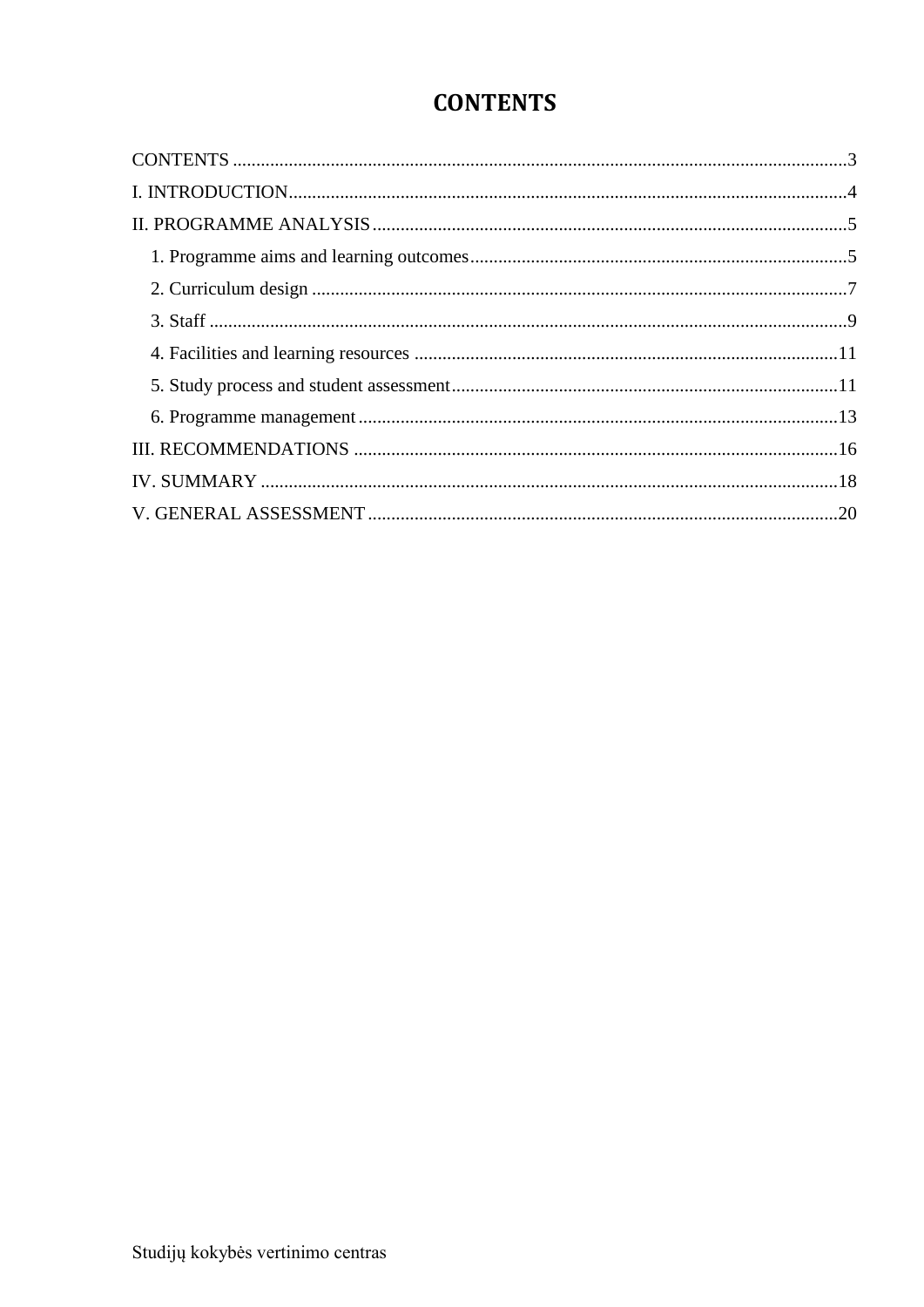#### <span id="page-3-0"></span>I. INTRODUCTION

The Agribusiness Management study programme has been implemented in the Faculty of Agrotechnologies of Vilnius College since 1 September 2007. The purpose of the Agribusiness Management study programme is to "...train students to become specialists with the professional bachelor's degree in agricultural sciences and arts, who meet economic and social needs of Vilnius region and the entire Lithuania; ensuring a modern study process complying with the European standards and develop an effective cooperation with representatives from the business world; developing students' generic skills and civil values, necessary for the VIKO graduates' future work and continuing studies."

The programme is organized according to all relevant legal acts issued by the Ministry of Education and Science of Lithuania. It is also based on the internationally accepted frameworks on Quality Assurance in Higher Education and the Bologna Process documents.

The self-evaluation process was initiated in 2012 with the goal of monitoring the implementation of the programme. The team responsible for Self-evaluation report (SER) consisted of programme lecturers, university staff and students. All the collected data was presented in the detailed SER. The data covered 5 years period from  $2007 - 2012$ . The following evaluation report was prepared by an international panel of experts based on the documents provided by the school. In addition to SER, the expert team collected information and evidence in the course of one day site visit to the Vilnius College. Meetings with administrative staff, with the staff responsible for the preparation of SER, teaching staff, students, graduates, social partners were held, various support services (classrooms, library, staff rooms) were visited and familiarization with students' final works was performed.

The members of the visiting panel wish to thank all of the academic staff, the students, the alumni and the representative of the social partners for the courtesy and cooperation extended to expert group on the occasion of the site visit. The willingness of the various stakeholders to engage fully in the various discussions is much appreciated. Last but not least the expert team would like to express gratitude to the Centre of Quality Assessment in Higher Education in Lithuania for all the support given to expert team before and during their visit.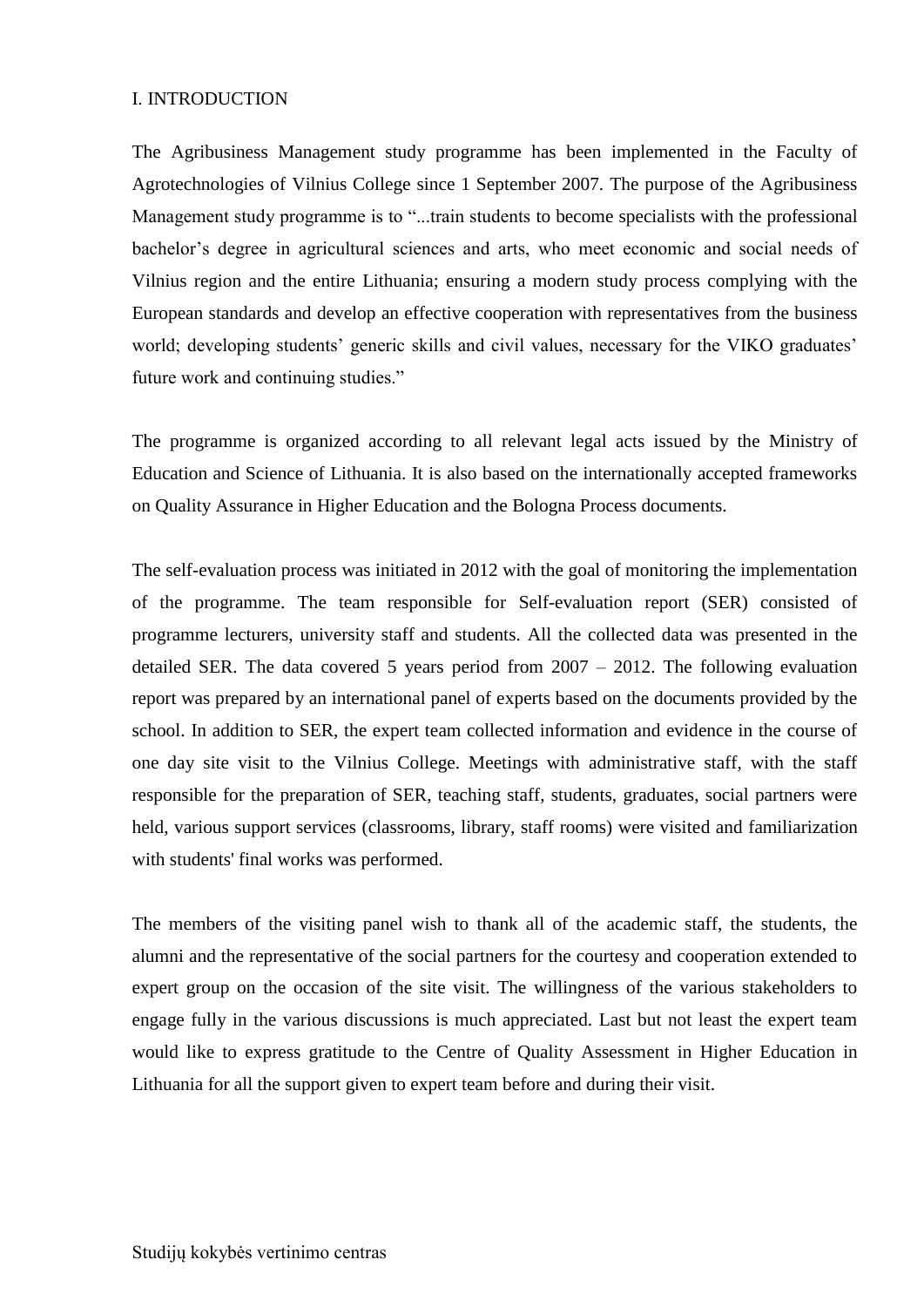#### <span id="page-4-0"></span>II. PROGRAMME ANALYSIS

#### <span id="page-4-1"></span>*1. Programme aims and learning outcomes*

The aims and intended learning outcomes of the Agribusiness Management study programme are well presented in the description of the programme. The objectives of the programme are based on professional requirements for personnel in this field. The knowledge and abilities to organize and evaluate agribusinesses are emphasized in the description of the programme. The objectives of the Agribusiness Management are correlating to often used management cycle: the aim to be able to provide solutions in planning agribusiness, the aim to be able to organize agribusiness and the aim to be able to control agribusiness. In updating programme aims and intended learning outcomes a lot of work has been done already during the project "Renewal of Study Programmes at VK Faculty of Agrotechnologics". Still there is a need to coordinate more intended learning outcomes of the programme with the learning outcomes of the concrete subjects. Currently there are too many stated outcomes that might become confusing/ overlapping and could be subsumed under fewer outcomes. The study process might benefit from more concrete learning outcomes.

Programme content is consistent with the type and level of the studies. There is a visible attempt to constantly improve the content with more emphasis on practical issues and knowledge. That is happening in accordance with the idea of a higher non-university education where specific practical skills are more emphasized than generalized and/or theoretical knowledge. Hence, both the students and alumni emphasised that even more practical orientation of the programme is needed.

In principle the programme is relevant to the needs of labour market. According to the survey mentioned in the SER the need for this type of specialists is constantly rising. This increase is highly related to current developments in EU/around the world. The agribusiness as a field has tremendously changed and often requires totally new skills and knowledge, e.g. innovative work methods, understanding about ecological issues, skills to apply for funding, knowledge to conduct projects financed from the EU, knowledge to proceed with cluster management etc. The need for the specialists with such specific knowledge is especially high.

Hence, the philosophy behind the current programme management does not reflect this huge change that has already taken and is still taking place all over Europe concerning agriculture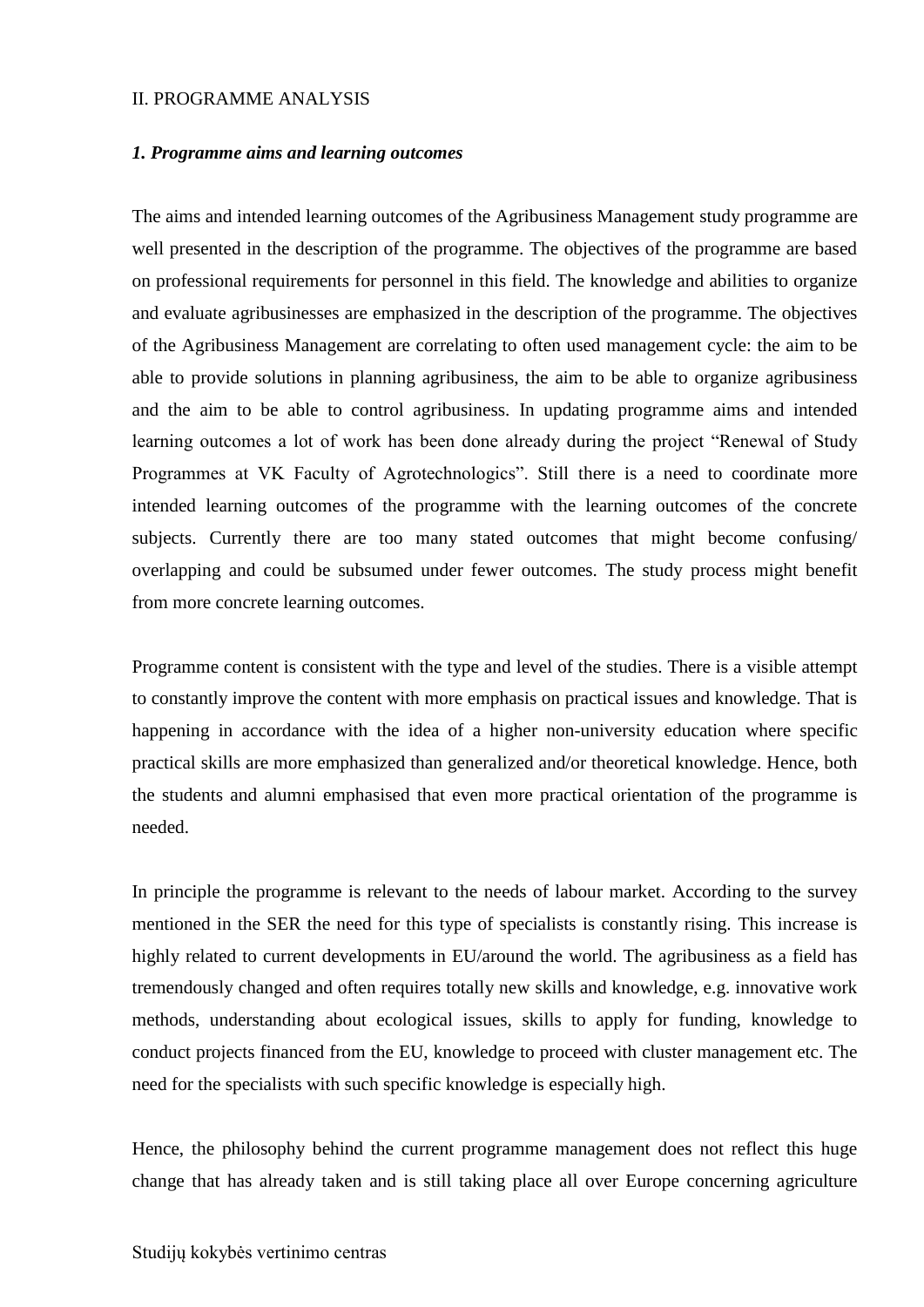(especially in the Central and Eastern Europe where agriculture as a field and a public policy topic has changed heavily during the last two decades). Currently the programme management is targeting agriculture as management of rural activities based on small or medium sized enterprises. The current trends in the business /agriculture are not fully reflected in the programme. EU laws, regulations and policies are rather underrepresented in the program. Taking into account that in *Agribusiness Environment* module some of these issues are dealt with (some EU laws, direct payments, assurance of multifunctionality of the agricultural sector, etc), there is still a lack of more specific subjects heavily needed for conducting nowadays agribusiness (new technologies, more information about EU funding, clusters in agriculture, etc.). Lack of the EU related topics might become one of the major drawbacks of the program as engagement in agriculture and in business is highly burdened without enough knowledge of the EU legislation, certifications and other rules. Limited information about certification schemes are provided in the module *Certification, Storage and Processing of Organic Products*, but more general information would be needed. EU spends around 40% of its budget to the agriculture via Common Agriculture Policy frameworks and for each person active in this field it is necessary to have knowledge on how to apply and work with structural funds. In addition, there is a necessity to present and to focus on the broader – European or even international – agricultural context. Such knowledge can be combined with practice arrangements in the EU farms outside Lithuania. Also bigger emphasis on the environmental issues, sustainable development and social responsibility could be useful. It is highly suggested that the agriculture as a field will be placed in the teaching process much more in the context of national/ EU agricultural policy and the context of major socio-economic changes and societal trends.

Despite many efforts the programme management has made, the programme is not too popular among the prospective students. In 2012/2013 there are 11 new students in the full time studies and 14 new students in the part time studies. The main reasons for low intake were indicated in the SER: low enrolment rates for crisis and post crisis years in Lithuania in general, increasing popularity of the study programme Enterprise Administration. If in 2009 the numbers of students enrolled and studying in both programmes were rather similar (145 students for Agribusiness Management and 154 students for Enterprise Administration), then in 2011 the sharp decline was visible for Agribusiness Management (57 students compared to 199 students in Enterprise Administration).

Until now the focus of the dissemination and marketing activities was on spreading general information about the programme. According to the teachers based on that high amount of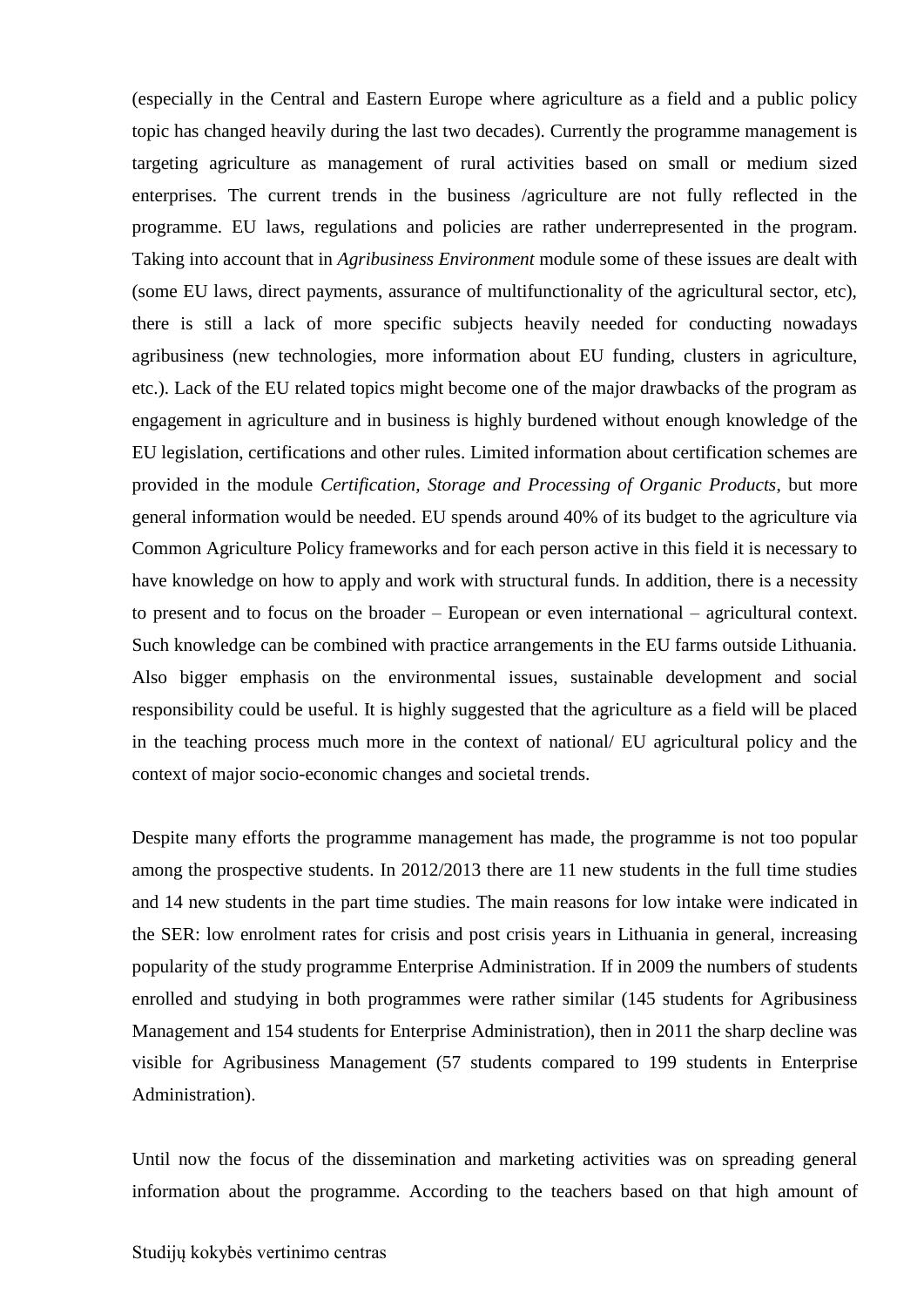unmotivated students who study only to get higher education diploma (86 % respondents named it as the main reason why they had chosen studies in Agribusiness in the student survey executed in 2012) joined the programme. The target group of the prospective students defined currently by the programme administration is also very narrow ("children of the farmers"). Such narrow target group may cause unattractiveness of the programme for other potential students who are thinking more broadly or strategically, e.g. about launching business related to agriculture, opening shops for ecological food, etc. The aim is to have more motivated students, but these students might also come from other groups than just the ones from farmers' families. It is recommended to keep the focus on attracting more motivated students, but to show additional value through expanding and deepening the programme while linking it to nowadays concepts of Agribusiness Managements. The school could improve the situation while improving the content of the curriculum, increasing the practical knowledge of the studies and changing marketing strategy.

In general, the name of the program, its content, intended learning outcomes and qualifications offered are compatible with each other. Hence, much more emphasis should be put of current changes in broader context of agriculture, e.g. EU framework, international collaboration, global market, etc. The agriculture as a field has heavily changed during the last decades and together with it also its content (what a person active in this field should know).

#### <span id="page-6-0"></span>*2. Curriculum design*

The curriculum design meets all the legal requirements necessary in the Republic of Lithuania and in EU. It is divided into several modules such as general (20 credits), compulsory (80 credits), specialization module (20 credits +20 credits for practice), practice (20 credits) as well as optional courses (10 credits) and final assessment (10 credits). The spread of the modules is compliant with the legislation acts. The curriculum is designed thoughtfully starting with the introductory/general topics and possibility of specialization in the later semesters  $(5<sup>th</sup>$  semester in full time studies and  $7<sup>th</sup>$  semester in part time studies). There are also several possibilities for conducting internships and practices in order to gain more practical knowledge.

During the meeting with the students the need for an introductory course was expressed. Objectives of such course are usually: different learning styles, abilities to take notes at lectures, time management, effective study skills, stress management, and how to prepare for and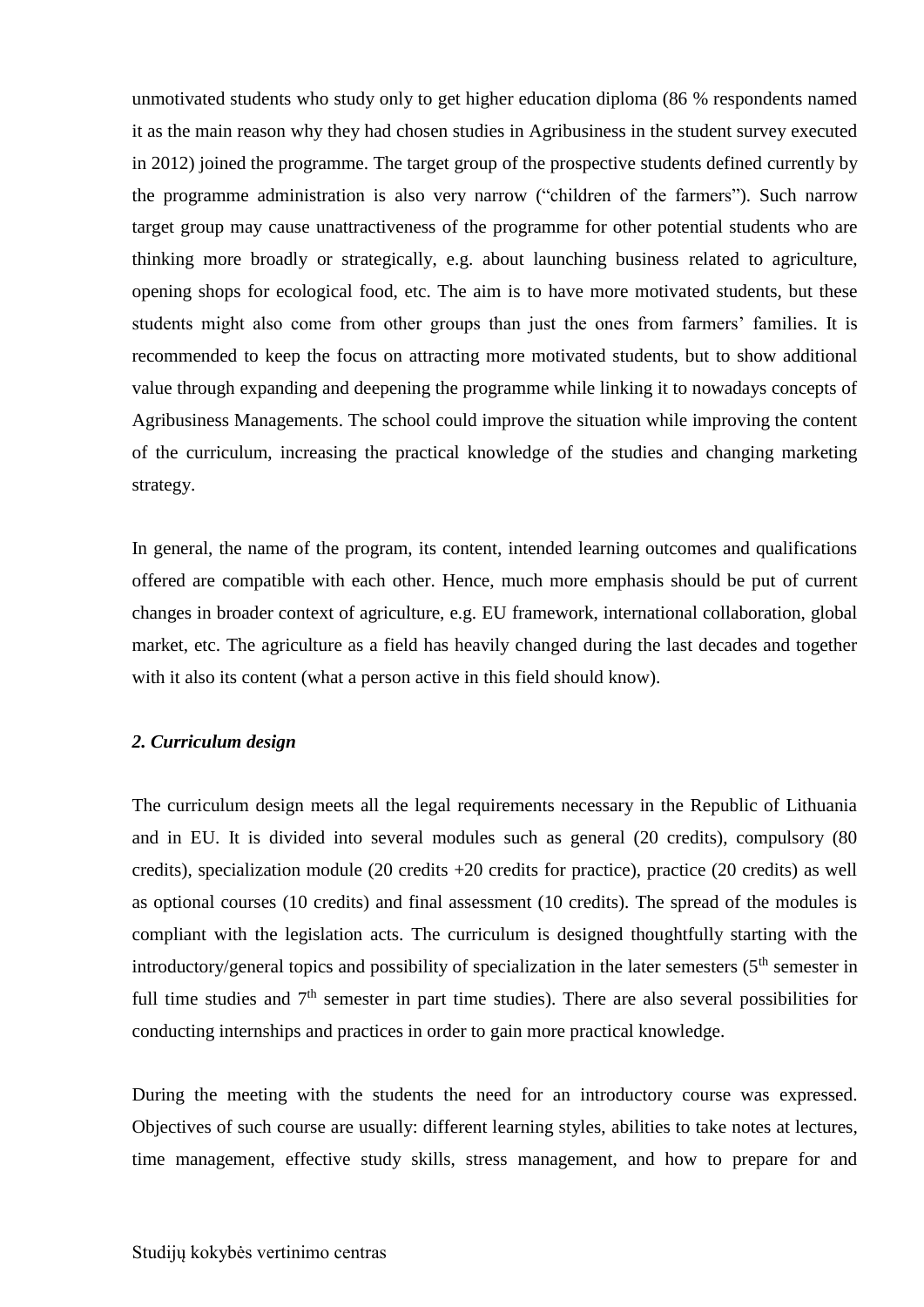complete assessment tests/examinations. The main aim is to help each student to develop a greater self-confidence and to achieve a better overall academic performance.

There are also some problems with repetitiveness of the courses, e.g. there is an overlap in the modules "Accounting and Finance" and more specific "Accounting for Agricultural Activities of Entities". Even when taking into account that these two courses have different focus and the agricultural entities in Lithuania are empowered to fill in different forms than the standard and there are some significant features of agricultural cooperatives and farm capital (e.g. representation of grants and subsidies in accounting records, registration of natural losses etc) , it is still reasonable to reconsider the need for two different subjects and to consider combining them into one course. The same issue can be noticed in other modules, e.g. Management and Agribusiness Planning and Organizing. One can notice similar trend also among more general courses and more specific ones, e.g. the compulsory communication module has the following topics: 1) Requirements, general provisions and requisites for the preparation of business documentation 2) Business documentation. Business letters, their types. In addition, during the meeting with the staff it became clear that quite a few lecturers are not enough aware of the topics covered in others' lectures.

Most of the subjects have practical classes or labs included to apply theoretical knowledge in practice or at least conduct a simulation. This is very important as the objective of the programme is to prepare specialists with the practical knowledge in agribusiness field. In the current fast-changing business environment the emphasis on the entrepreneurship and managerial skills both on national and EU level will become more and more vital. Unfortunately, emphasis on these fields is not presented enough in the programme. Even when the programme management has done a lot to include practical type of work in the modules (e.g. examine the trends of individual agricultural sectors and/or the tendencies in the national markets, to analyse the objectives of common agricultural policy, to model direct payment etc), more practical "hands-on" experiences would be appreciated both by the students and stakeholders. The choice of the modules is relatively sufficient to ensure the learning outcomes. Hence, the balance between more general subjects and specialization modules/ practices should be reconsidered. Too many specialization subjects with very narrow focus on technological issues might become an obstacle for introducing more general subjects which could cover such areas as the EU law, EU funding for the agriculture, application procedures for various certifications, corporate social responsibility and so on. To be more precise, the improvements in the curriculum should not be based just on the idea of broadening the subjects, but also on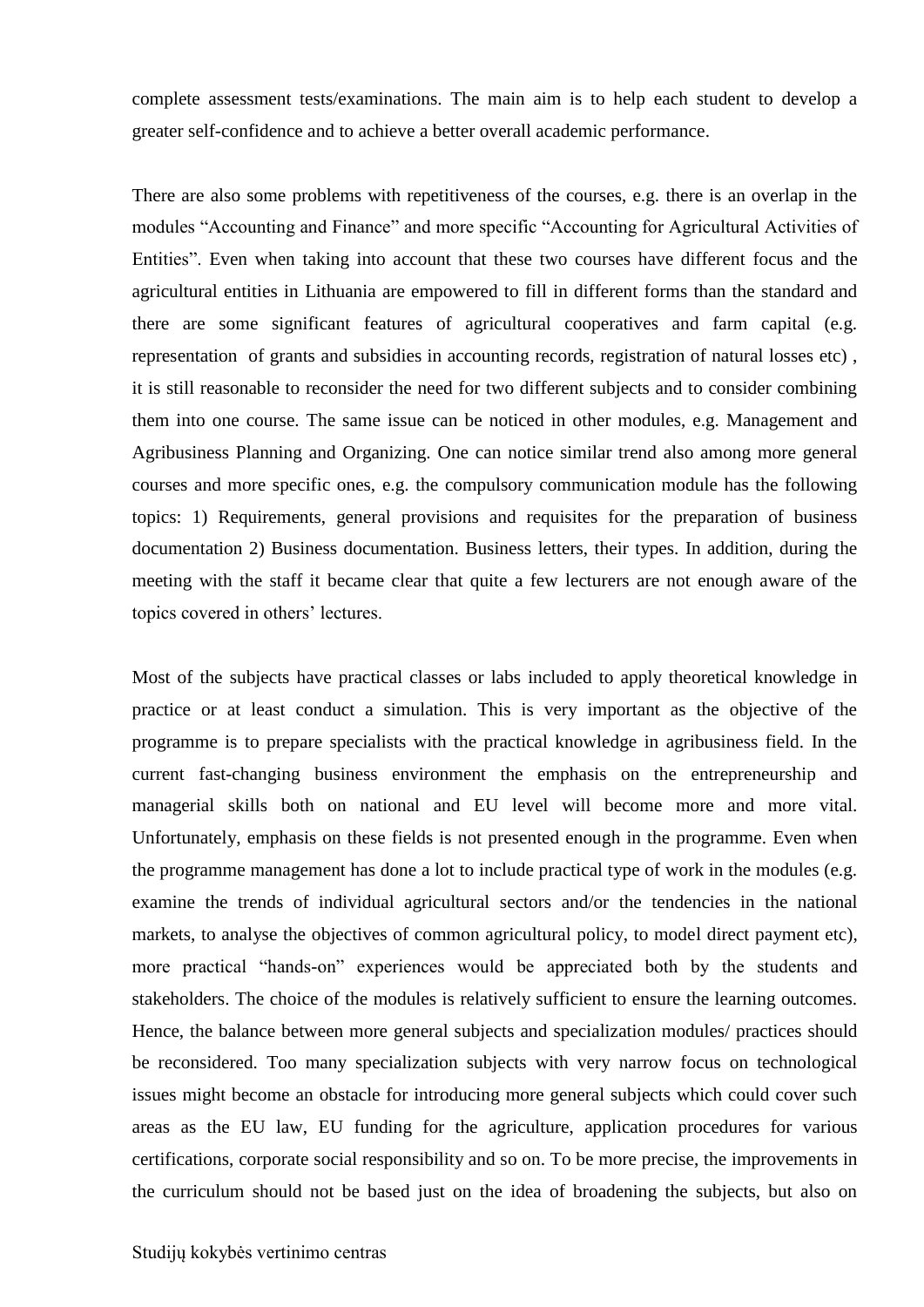deepening the knowledge. In other words, it might be better to revise the subjects or to unite some of them instead of introducing/adding additional courses to the curriculum. It might be enough to change the focus of the skills and knowledge taught in the programme instead of creating new additional courses.

#### <span id="page-8-0"></span>3. Staff

The study programme is provided by the teaching staff meeting all legal requirements. The qualifications of the teaching staff are adequate to ensure learning outcomes. Most teaching staff is holding lecturer's position (16 teachers out of 18 teachers are working as lecturers) and just a few of them have doctoral degrees (2 PhDs, 3 of the teachers are PhD students). This might not be a critical issue as majority of them have practical experience in the field of business –2 of the lecturers have or had in past their own enterprises, others have worked or are still working as analysts/professionals in the private or public sector. The average age of the staff is relatively young: 47 years (with the biggest group in the interval around 35 years). The teachers have relevant practical knowledge to deliver the classes and they are actively involved in everyday agricultural business.

One area for improvement could be low command of English and other foreign languages among teaching staff. The positive exception is the fluency of the majority of staff in Russian language. Relatively low level of English language might create barriers for active participation in the professional development programmes abroad. That is why it is advised to increase the knowledge of English among the staff. Hence, all of the personnel have been participating in various seminars, workshops and conferences in Lithuania. They have increased their knowledge and skills both in the areas of the subjects being taught as well as in the didactics of teaching. Their active participation in various seminars shows clearly teachers' high dedication to constant professional development. Their active teaching methods (group works, case studies, simulations, etc.) are especially admirable and these methods are highly appreciated also by the students.

According to the SER there are no teachers in the Agribusiness Management study programme who work for the programme full-time. 48% of the teachers belong to the Agribusiness Management department, 33% work for other departments and 19 % of the teachers are visiting lecturers. Hence, looking at the current situation and positive programme management it has not been really a problem and the system is functioning rather well this way as well. It gives high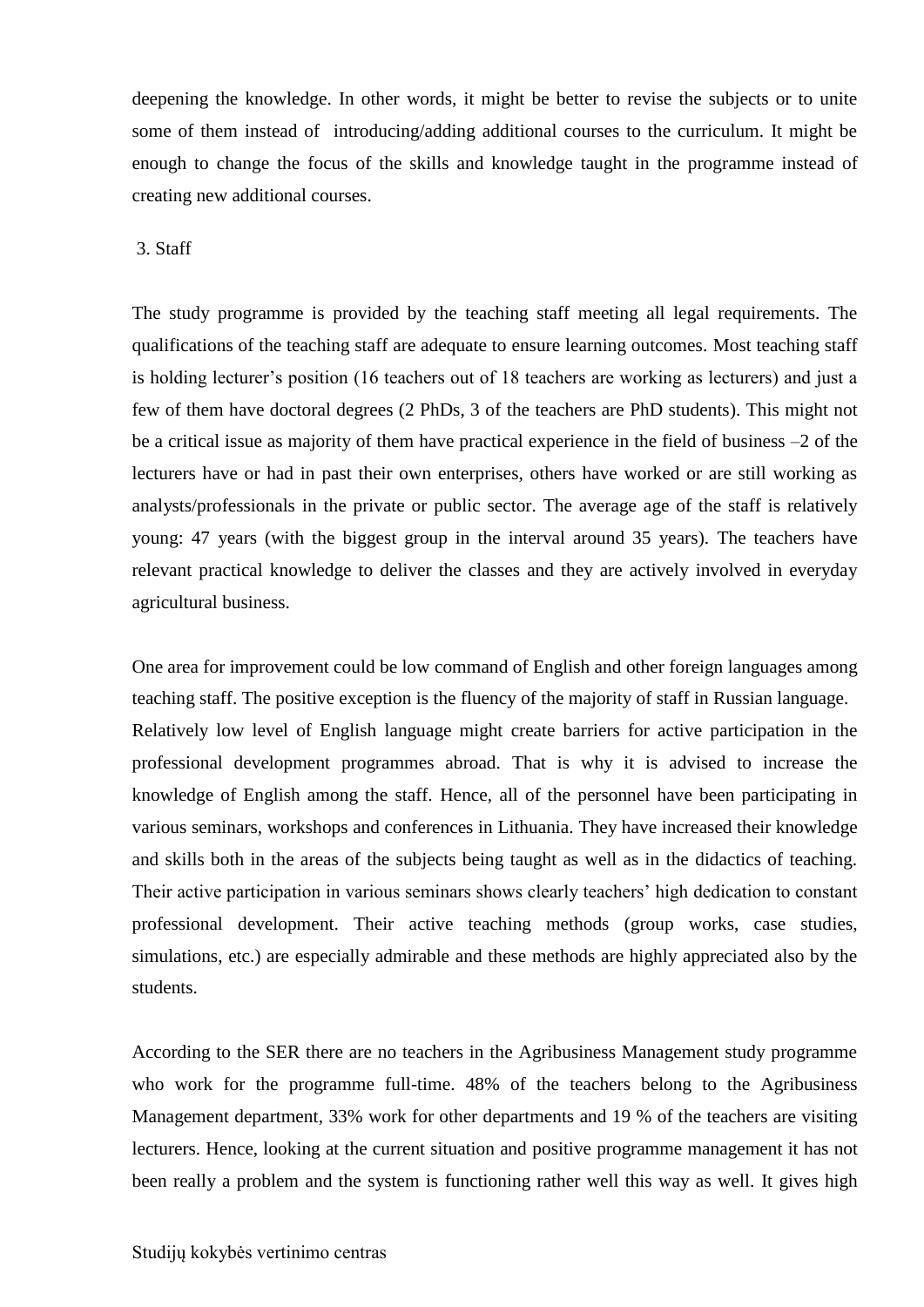credits to the programme management and teaching staff being able to develop and contain such an interesting programme despite the fact that there is no one working full time just for the programme. It shows clearly the ability of the teachers to cooperate, negotiate and reach outcomes. Both the programme itself and the subjects being taught are renewed and being developed systematically

The number of the publications (69 articles in 5 years) could be considered as a rather positive figure for such a practical programme. Teachers are actively involved in professional working groups and seminars. The high publications rate is a concrete positive outcome of such an active involvement in the discussions both among academics as well as among practitioners. Hence, the college could encourage the teachers more to publish in international academic journals published abroad.

According to the people responsible for the programme management and to the SER there is a rather high turnover of the staff. It is explained by natural aging of the personnel and people's mobility among sectors. It might be considered as a positive trend (increasing people's knowledge about various practical issues), but on the other hand it might make the implementation of the programme rather difficult as there is always a need to find new lecturers. Hence, the number of lecturers is quite adequate for the small group of the students studying in the programme. In average the groups consist of 16 students with maximum number of 23 students. This is in accordance with the norms of the real resources assessment methodology confirmed by Order No. V-1170 of the Minister of Education and Science of the Republic of Lithuania of 1 July 2011which states that for social science studies the maximum number of students can be 30.

In the period of 2007 – 2012 there were two years (2008 and 2009) when none of the teacher went abroad, in 2007 and 2012 1 (10%) teacher from Agribusiness department participated in international mobility programme, in  $2010 - 2$  (20%); in 2011-3 (30%). Hence, on the positive side quite a big number of lecturers are working directly in business or public institutions dealing with everyday agribusiness management. They have more relevant knowledge and experience that cannot be delivered only based on theoretical knowledge. While considering the areas for improvement increasing international mobility rate might be one of them.

The main areas for the improvements related with staff are rather high turnover of the teachers in the programme, rather low command of English and rather low international mobility rate. On a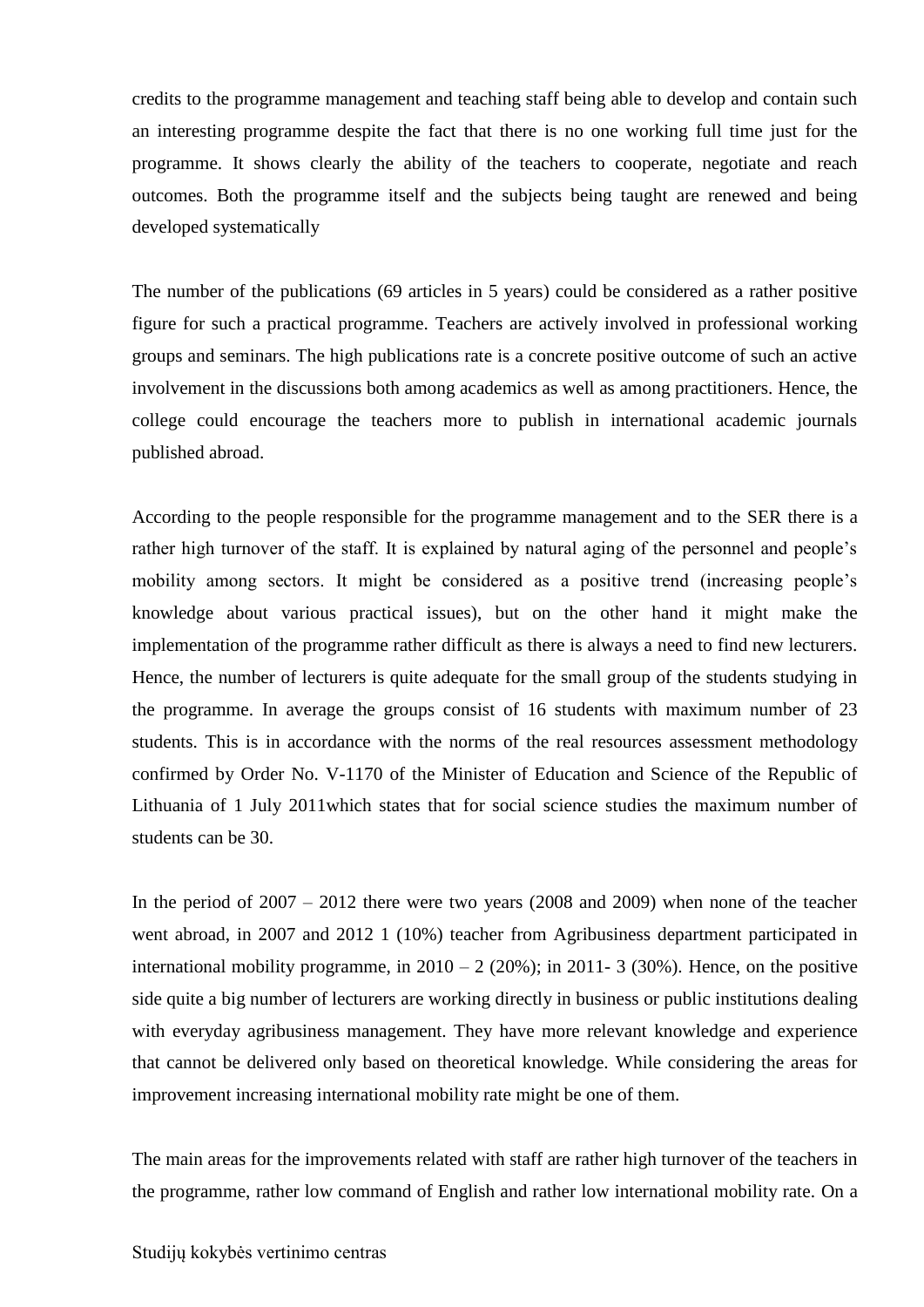very positive side the staff is constantly increasing their professional knowledge and skills both concerning the content of the subjects as well concerning didactics of teaching. The rather high publication rate, teachers' active teaching methods and their abilities to cooperate and develop the curriculum are distinctive features of the programme.

#### <span id="page-10-0"></span>*4. Facilities and learning resources*

<span id="page-10-1"></span>The faculty is well equipped for the concrete study programme. There are enough classrooms (two big classrooms for 60 people each and sufficient number of the smaller rooms), laboratory with modern equipment, computer classes and a rather modern library. Teaching materials used by the lecturers are mostly provided in Lithuanian language. It might result in the lack of the upto-day literature as only a minority of the newly published books is translated to Lithuanian language and usually with a rather long delay. Hence, the library has available also relevant and up to date information/ books in English. That is why the teachers might take more advantage in these publications and encourage also the students to use sources in foreign languages more often. Faculty has access to various databases that are useful to fill the lack of the possible relevant literature. Hence, the students are far from mastering in finding relevant literature in digital world. The usage of databases is rather low among students and some of them even did not know about existence of such possibility as it became evident during the meeting with the students. Library staff was able to demonstrate knowledge about published print media available in the library, but was not able to demonstrate knowledge on extensive use of available databases and agriculture related electronic scientific papers.

Students have to take part in the practices or internships, which are easy to enrol. Students get the list of available companies for internship, but they are also free to choose their own placement in case of their wish. One of the practices is conducted in the enterprise created at the university, another in the enterprise related to agribusiness (farm, manufacturing, etc.). There are possibilities to have practice in AB Maxima LT, UAB Rokiškio Sūris and in other important players not only in Lithuanian market but also in the European one. Problems with availability of foreign practices (practices taking place abroad) were highlighted during the meeting with the students despite the fact that there is an agreement with some Danish farms. In addition, at the same meeting more supervision during the practices was suggested to ensure that students receive not only signatures from the internship placements but get also valuable experience from working. Various other projects could be promoted as well to encourage entrepreneurship and managerial thinking among students.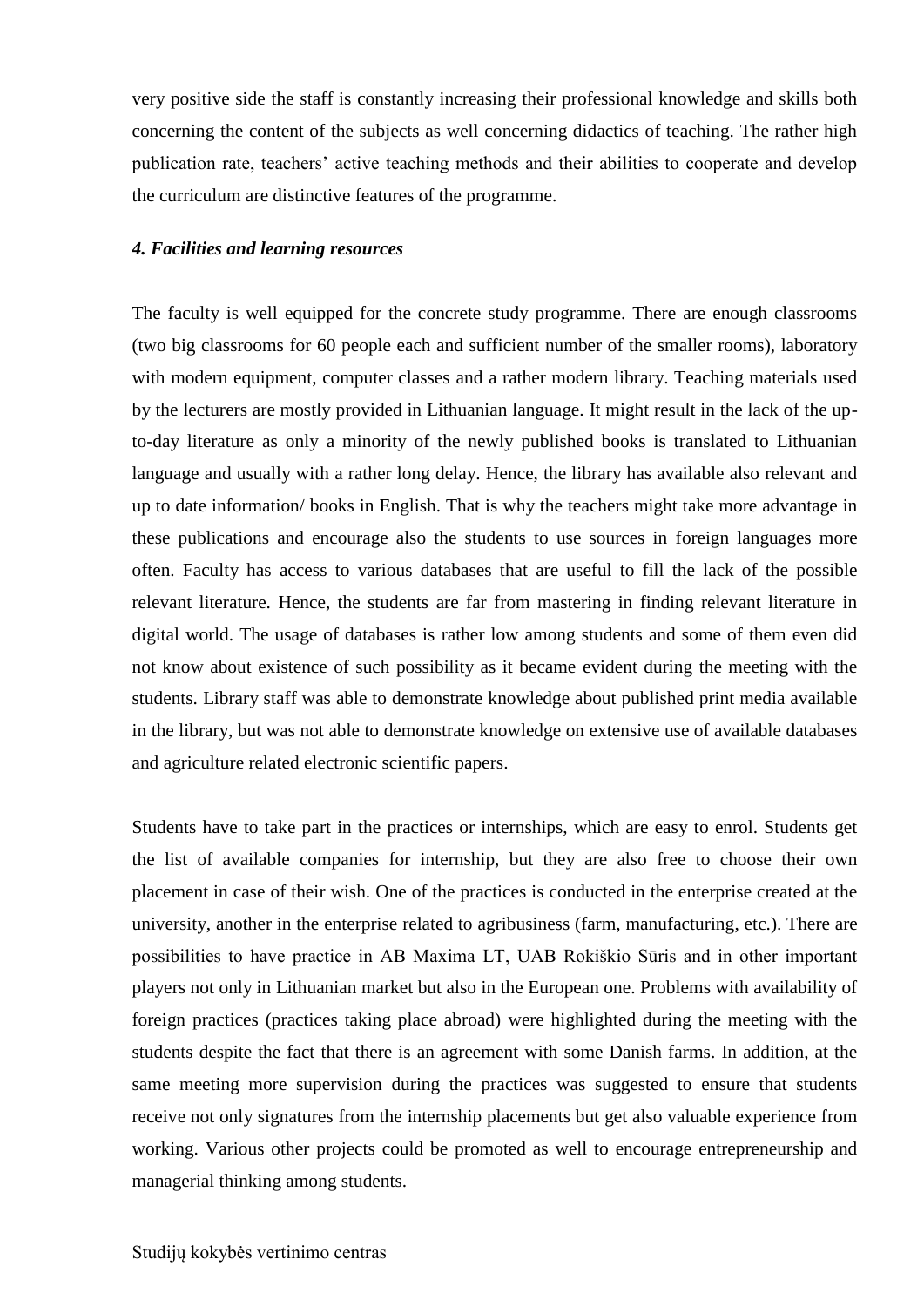The students have access to most common teaching materials and also to some specific ones (like laboratories in the fields nearby, MA Project in IT classes, etc). Hence, academic literature in foreign languages and international databases could be used in the study process much more. The practice opportunities are quite good ranging from the individual plans to the big players in agribusiness market. Hence, internships should be monitored more carefully to ensure their quality and more effort should be place in order to arrange foreign practice placements.

#### *5. Study process and student assessment*

The admission to the Agribusiness Management study programme is conducted via framework of common admission to Lithuanian higher education institutions. The admission score is calculated combining maturity exam results of Mathematics, Lithuanian and Foreign language. This is common system in Lithuania and majority of recognized higher education institutions participate in it.

Students have various opportunities during their studies to ensure implementations of the study outcomes: accessibility of study materials, computer labs, consultation with teachers, practical seminars combined with lectures and so on. The assessment and evaluation criteria of the programme are clearly written in the descriptions of the modules and courses. General evaluation rules are publicly available. Majority of the subjects have cumulative grades consisting of participation and exercises during practice lessons, a bigger project/presentation/ essay and an exam. It is a good practice as it lets evaluate student's archievements from the different angles. In the description of the courses and in the SER it is stated that lecturers are using active teaching methods, e.g. case studies, problem based learning, etc. After the introduction of various new active study methods, it is planned to monitor their effectiveness during the coming years. Hence, the measures to fight against plagiarism could be improved. The shown system plag.lt gives a fake impression that everything is controlled and checked. As a positive note, students themselves felt that the college policy against cheating and plagiarism has become much stricter over the last years. At the same time it was mentioned in the SER that Moodle system in VIKO has not yet been properly endorsed. This reduces possibilities to use all the opportunities and advantages from it. If properly endorsed, together with other similar programmes they could easy accessibility of the study materials and communication between students and professors.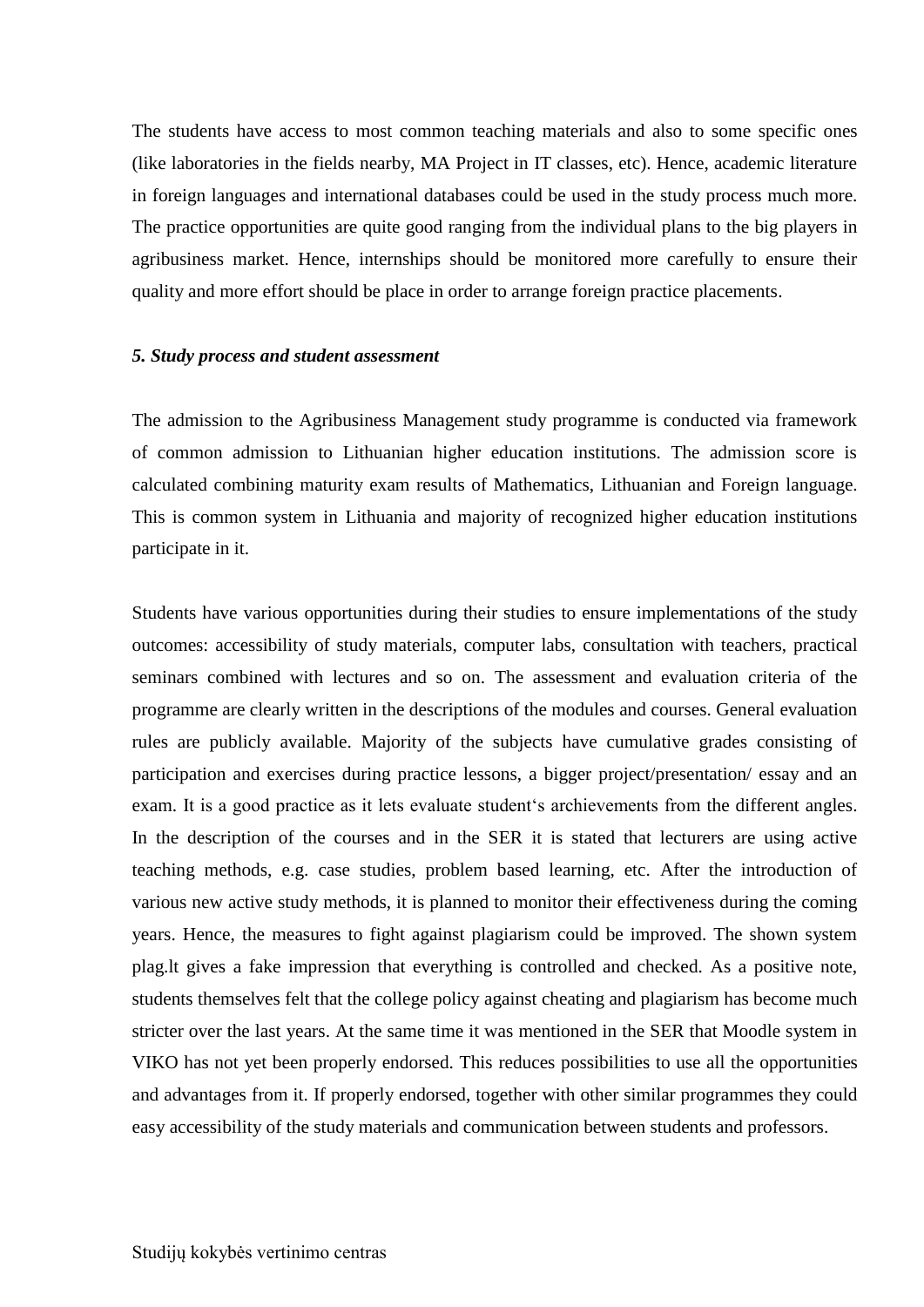As it was mentioned in the SER there is rather high drop out rate (almost 37%) of the students. This may reasoned by inadequate length of the part time studies as mentioned above, as well as quitting studies for work abroad, failure to prepare Final thesis on time, failure to fulfil other programme requirements and failure to fulfil financial obligations to college.

Overall average grades of the students of this programme (while starting their studies) are the lowest among the 5 programmes taught by the faculty. The roots of the problem lie not only in the shortcomings of the programme, staff or curriculum, but also in the fact that relatively big number of students study Agribusiness Management mainly to get a diploma of higher education as mentioned in SER. This might be considered as a negative factor since lack of the motivation could be the main factor in low results. The situation is similar with the grades of the thesis as well. From all the graduates at year 2011-2012 only 2 people got excellent (10) results,

However, the alumni employment rate is quite high: 84% for the 1<sup>st</sup> of December 2012. Although, it is relatively impressive number, it is hard to say how many of them work in the same field as their studies were conducted. Such positive employment results could be influenced also by other factors than adequate education received in VIKO.

Students are encouraged to participate in the research but according to the teachers there is quite a low number of actual participants. The situation with student mobility also needs an improvement. There are possibilities to study abroad via Erasmus framework in such states as Belgium, the Netherlands, Turkey and other. Despite of the positive answers to the questions of the accessibility of information about exchange and assistance in organizing it, there is still relatively low students mobility rate (one student was studying in Finland in 2008/2009 and two students had internship in Greece). There are plans to introduce a double degree programme with partners in Czech Republic or Slovakia, which may lead to encouragement of students to go abroad, but it is impossible to evaluate its impact at this moment. In addition, introduction of more subjects in English language could be very helpful to encourage students to go abroad. Currently English is only taught as a specific language course. In order to respond to students' needs and concerns as much as possible the school is also offering adequate academic and social support to the students. The students can get advice and counselling in case of various problems and questions (academic problems, school's requirements, financial concerns, etc.).

#### <span id="page-12-0"></span>*6. Programme management*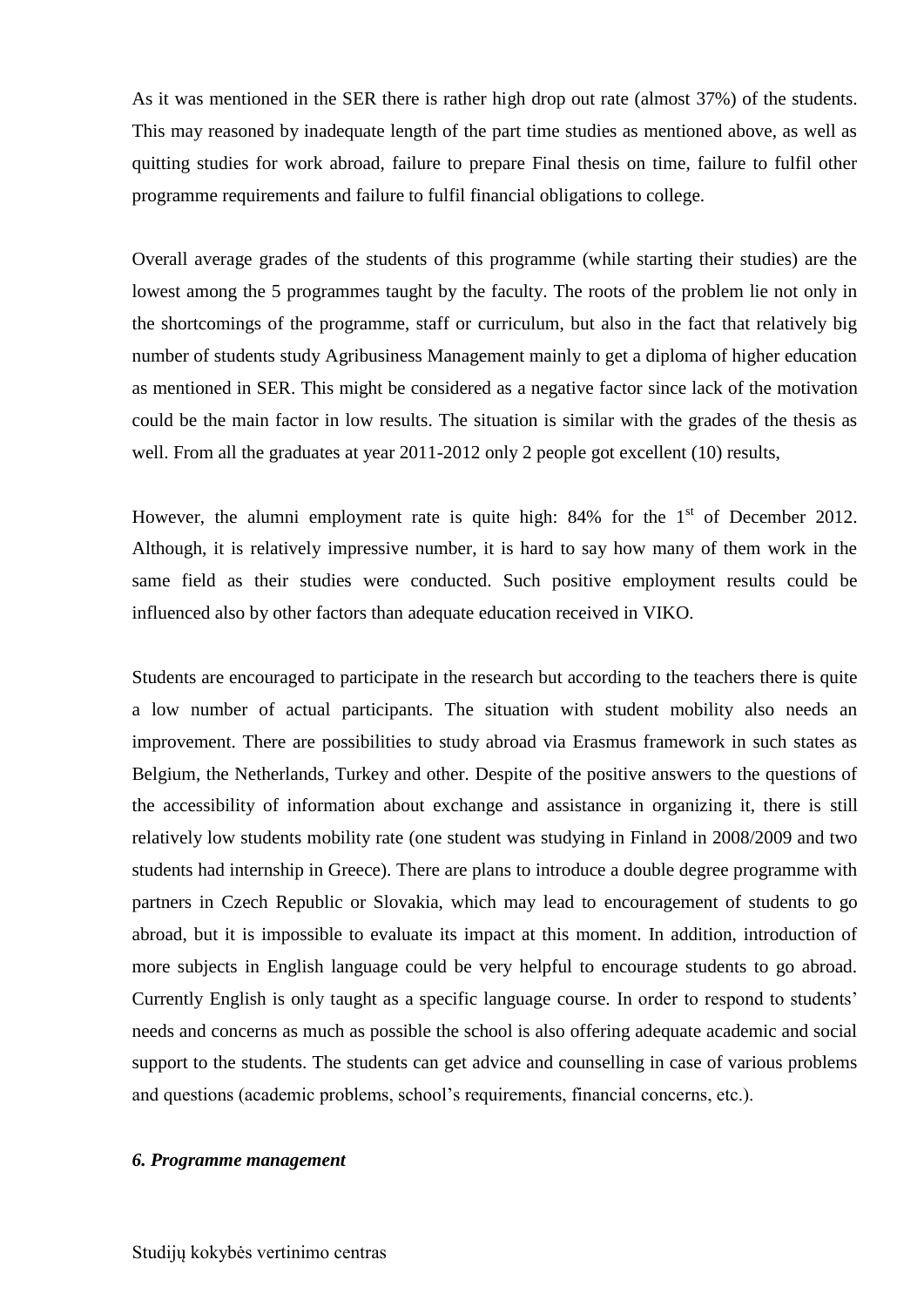The system for programme management is in place and there is an active leadership in charge of the programme development. There is Study Programme Committee which is responsible for monitoring and improving programme according to the feedback of the students, stakeholders and so on.

Hence, the programme management needs more actively to tackle the issues of the focus of the programme, attracting more motivated students, increasing stakeholders' involvement, etc. The whole programme management cycle could be implemented and followed more carefully and effectively (planning the courses, implementing the programme and controlling the outcome of the programme). Much work has been done already, but more resources (time, energy, money) need to be spent on increasing the quality of the programme even more. Different stakeholders (alumni, employers, social partners, etc.) could be encouraged more both in the programme planning and in the programme delivery as they could contribute to the acquisition of the practical and up-to-date knowledge, e.g. guest lecturers, advisors, supervisors of the theses and/or practices, etc. Involvement of the people outside the college/outside academic circles could make the study process more interactive.

Much more emphasis should be put on creating practical links to the outside - and if possible to foreign – environment as it helps to understand better agricultural environment in other member states especially in those which have more experience in working with the EU framework. Most of the social partners see their role in cooperation with the college in helping the college to prepare students and showing them specifics of the sector, but not really in training their own future employees. Some social partners are very active and open in providing advice, but most of them would need additional effort and encouragement from the administration in order to become really involved in programme design and implementation.

Due to current reforms in Lithuanian education system the evaluation of the study programmes and their constant improvement processes have become increasingly important and the programme management is aware of it. Despite the fact that Internal Quality Assurance System, certification of the teachers and analysis of the results of the students are present in the management cycle of the Agribusiness programme, the outcomes of all these processes/ requirements could be followed more carefully and with higher attention. Not all the measures are considered and/or implemented fully enough in order to improve the quality of the programme (both students and teachers mobility rates could be encouraged, motivations of the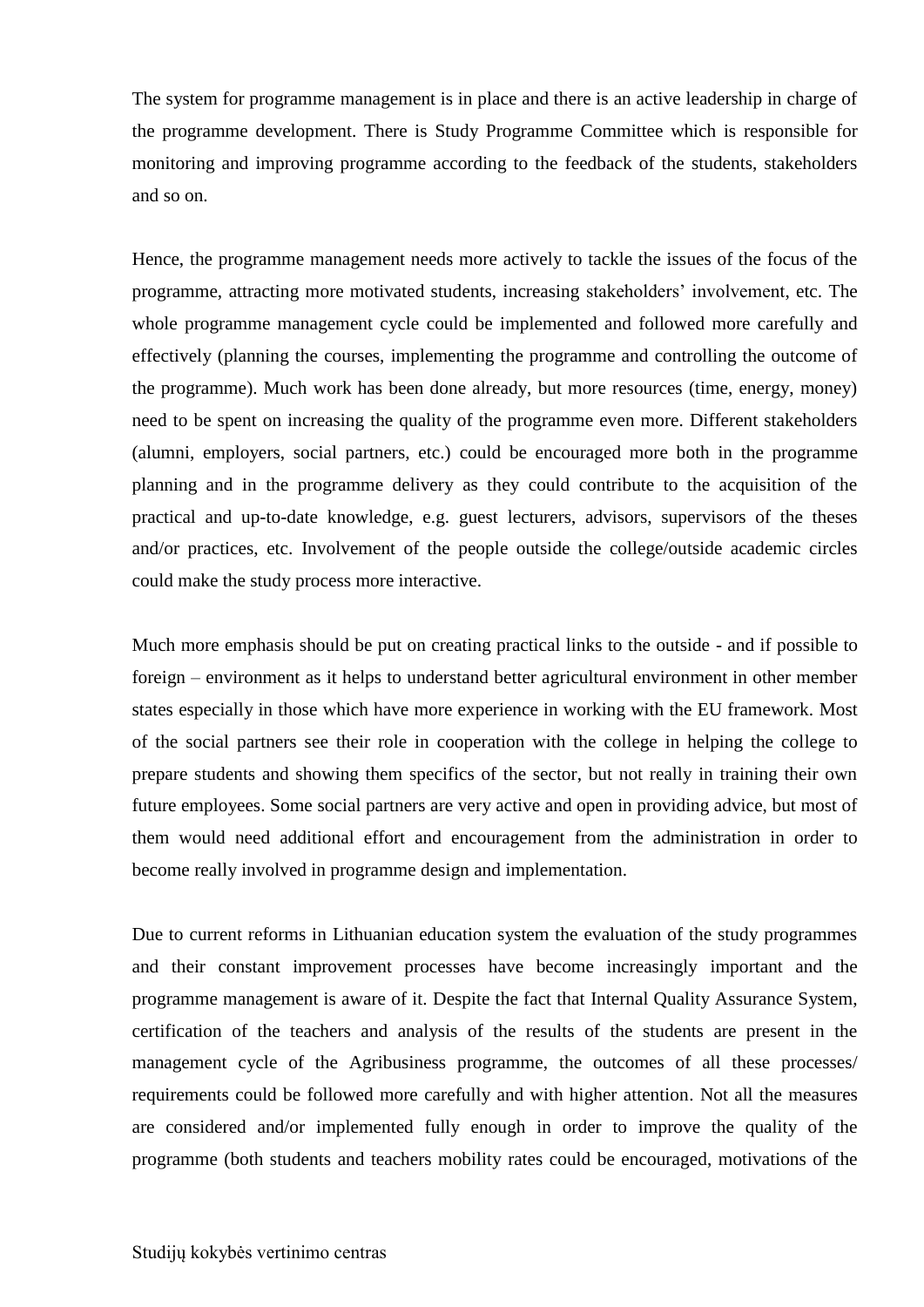students could be increased etc). It is still necessary to put more emphasis on areas for improvement described in the evaluation report.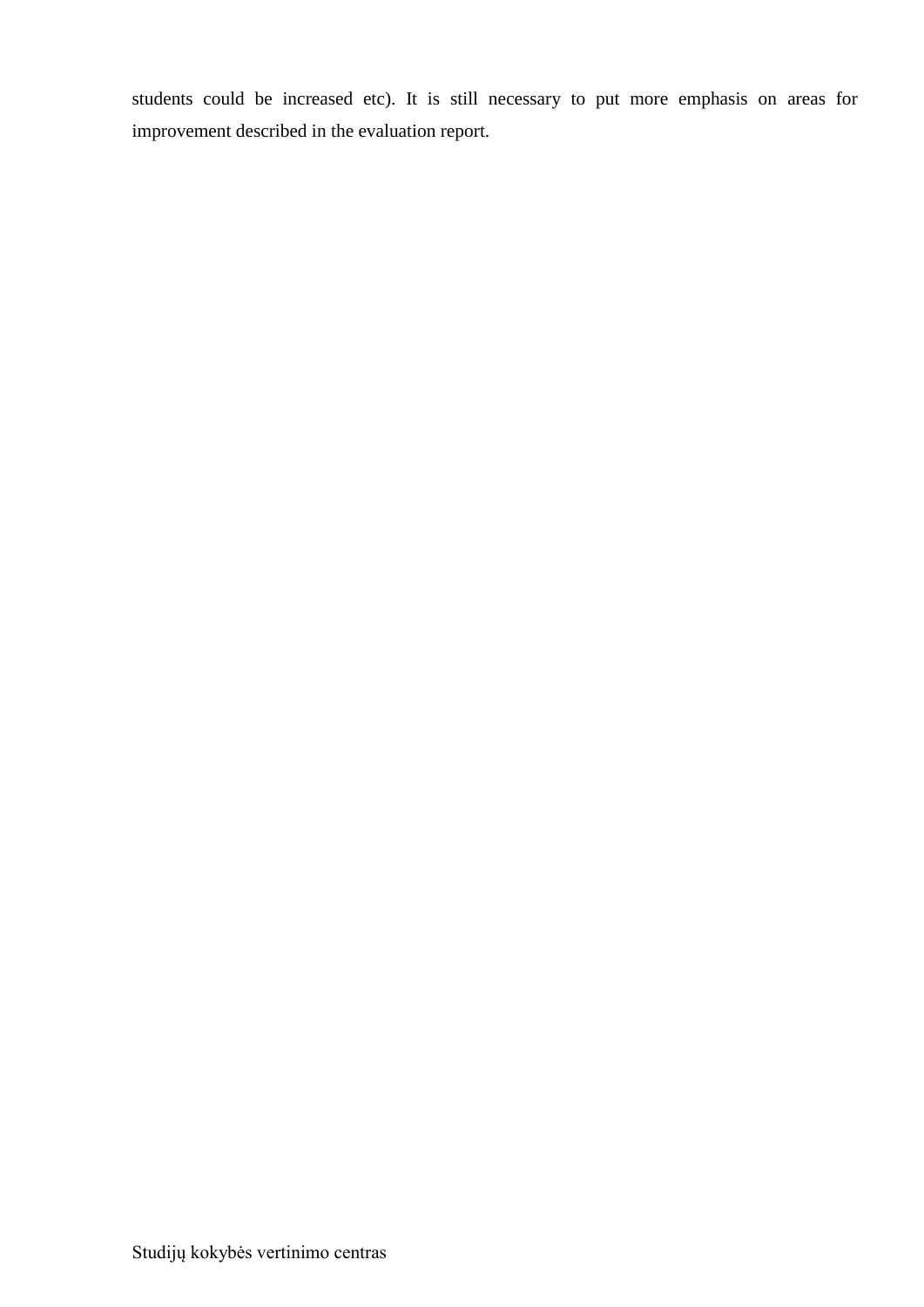#### <span id="page-15-0"></span>III. RECOMMENDATIONS

- 1. To reconsider and broaden the programme's target group based on the changed nature and needs of agribusiness field. To invite representatives of the broadened target groups and representatives of the social partners into discussion about the aims, intended learning outcomes and market needs for the programme.
- 2. To encourage the administration to explore further new ideas for possible improvement of the programme, such as distance learning and possible double degrees with foreign universities.
- 3. To review critically all courses within the programme in order to ensure that the depth of coverage is adequate for the purpose of ensuring that the stated aims and learning outcomes are capable of achievement by students. Emphasis should not be put just on the introduction of more subjects, but to optimization of the curricula with elimination of repetitive courses and improvement of the current ones.
- 4. To devote more time in the teaching process for themes related to the EU and international business environment, e.g. EU structural funds, EU project management, European legislation, international norms and certification, etc.
- 5. The programme management could consider a course titled 'Learning to Learn' or similar. The objective of this course is usually to concentrates on helping the student to gain knowledge and develop skills regarding aspects such as: different learning styles, note taking at lectures, time management, effective study skills, stress management, and how to prepare for and complete assessment tests/examinations. The objective is to help each student to develop a greater self-confidence and to achieve a better overall academic performance.
- 6. To encourage teaching staff to take more actively part in professional mobility activities. To provide additional incentives for academic staff to increase their involvement in activities other than teaching e.g. number of international publications, conference participation, applied research, training abroad, etc.
- 7. To share more actively information among the teaching staff about the content of the other courses and developments in other disciplines.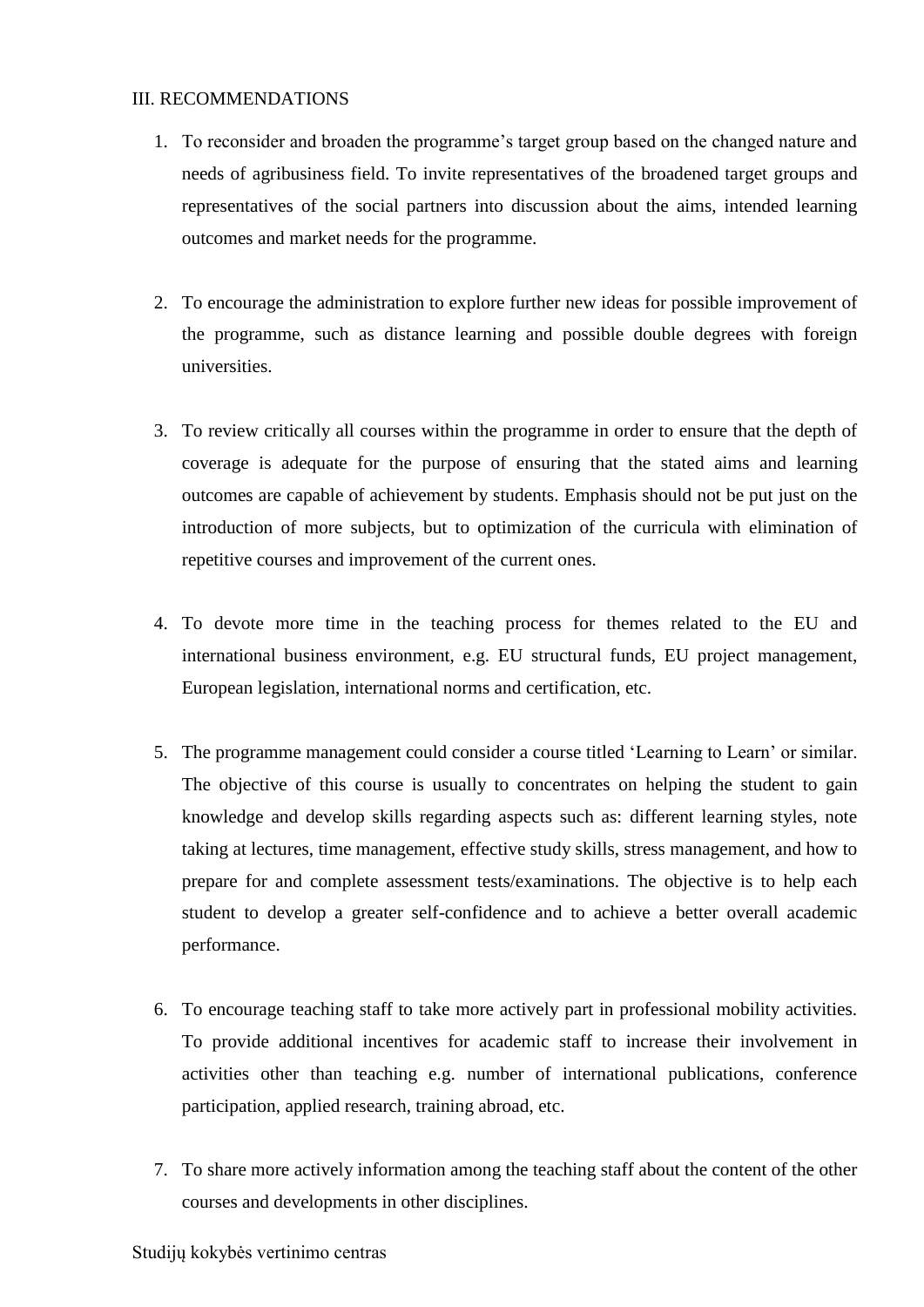- 8. To invite additional local and national business practitioners to become guest lecturers in programme delivery to give more various and up-to- date information.
- 9. To offer and to encourage students to take part in a greater number of courses/subjects delivered through the medium of the English language. In this context, the involvement of more foreign visiting lecturers, the use of extra course reading materials in English, and the provision of incentives for students to communicate to a greater extent in English are seen as highly significant.
- 10. To monitor and assist more carefully the internships in order to increase their value for the students.
- 11. To continue all efforts to eliminate plagiarism and to ensure that the sanctions in place where cheating is discovered are sufficiently strong to act as a deterrent against attempts at plagiarism.
- 12. To use the potential of Moodle to its fullest legal limit and, in the process, to increase the number of courses/subjects supported by the Moodle system. To encourage additional means of information sharing (Dropbox, GoogleDocs, Facebook groups, etc).
- 13. To place an increased emphasis on connecting students with active entrepreneurs and on having professional mentors available during their studies. The expanded use of interactive study methods should also be encouraged
- 14. To offer students the opportunity to participate in projects/assignments of an integrated nature in order to help to coordinate and solidify the learning process.
- 15. To place an even stronger emphasis on assisting and monitoring students (especially parttime) in order to reduce the drop-out rate. The duration of the programme when delivered under the part-time study mode is excessive and out of line with the system operating in most European countries.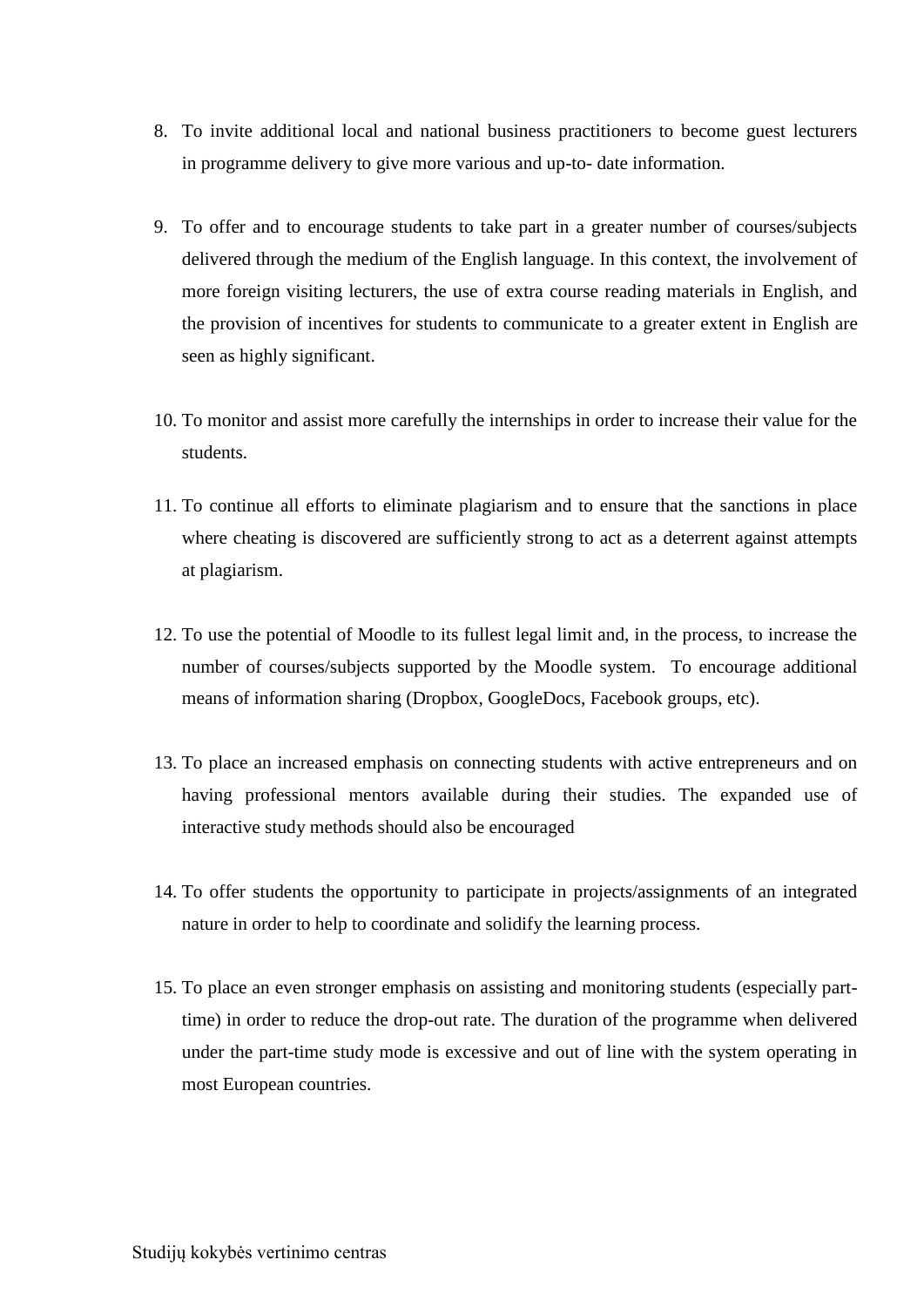#### <span id="page-17-0"></span>IV. SUMMARY

The Agribusiness Management programme is in tact with all relevant legislation in Lithuania and in the European Union. The name of the program, its content, intended learning outcomes and qualifications offered are compatible with each other. Hence, there is a need to coordinate intended learning outcomes of the programme with the learning outcomes of the concrete subjects. The programme is relevant to the needs of labour market. Hence, the agribusiness as a field has tremendously changed and requires new skills and knowledge. The current trends in the business /agriculture are not fully reflected in the programme. It is recommended to keep the focus on broader socioeconomic context on agriculture.

Curriculum is designed the way to cover both general and specific subjects with a relatively high emphasis on technical issues. There are some overlaps of the courses which could be reduced via merging of some courses. There is a need to introduce lectures on the EU legislation, EU funding, certifications' managements, CSR, etc. It might be useful to revise the subjects and/or to unite some of them instead of introducing/adding additional courses to the curriculum. For the students there are various possibilities for the practices but more possibilities for the internships abroad or involvement in practical projects should be promoted.

Majority of the teaching staff in Agribusiness Management has practical experience in the fields related to the business or agriculture. Hence, due to high turnover of the staff there is a risk for the inconsistency of the programme. One area for improvement could be also low command of English and other foreign languages among teaching staff. It is necessary to encourage mobility among the staff.

The faculty is well equipped for the concrete study programme. Hence, academic literature in foreign languages and international databases could be used in the study process much more. The usage of Moodle could be improved as well. The practice opportunities are quite good, but the internships could be monitored more carefully to ensure their quality of them.

Students have various opportunities during their studies to ensure implementations of the study outcomes: accessibility of study materials, computer labs, consultation with teachers, practical seminars combined with lectures. Introduction of more subjects in English language could be very helpful to encourage students to go abroad. It is recommended to keep the focus on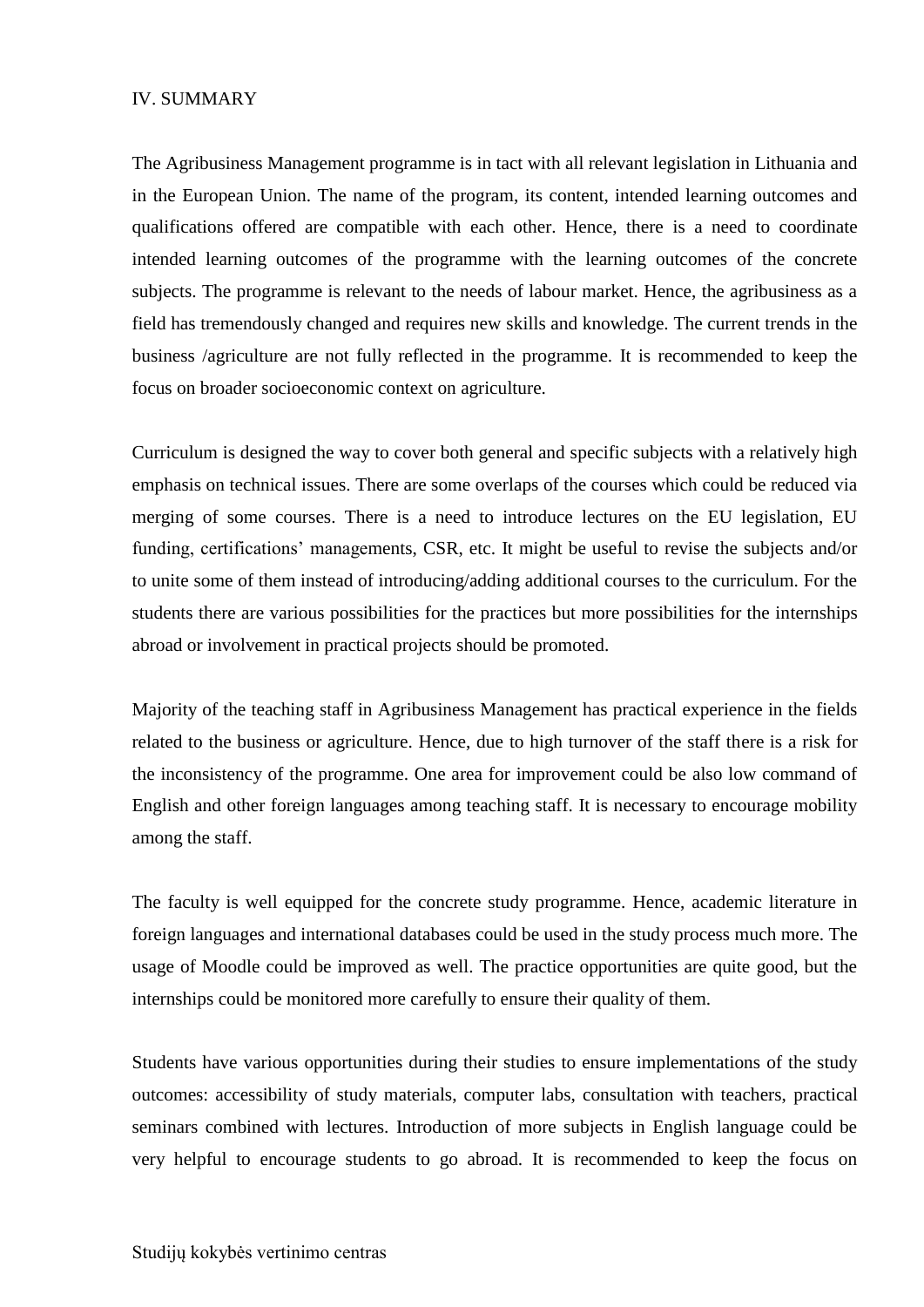attracting more motivated students. This can be improved by broadening the target group, by introducing more interactive lectures and projects, e.g. on the EU funding.

<span id="page-18-0"></span>The system for programme management is in place and there is an active leadership in charge of the programme development. Although the college is monitoring its programmes' quality and analyses performance of the students and the teachers, more stakeholders' involvement could be encouraged both in the programme planning and delivery. Much more emphasis should be put on creating practical links to the outside environment. Additional emphasis could be put on current changes in broader context of agriculture, e.g. EU framework, international collaboration, global market, etc.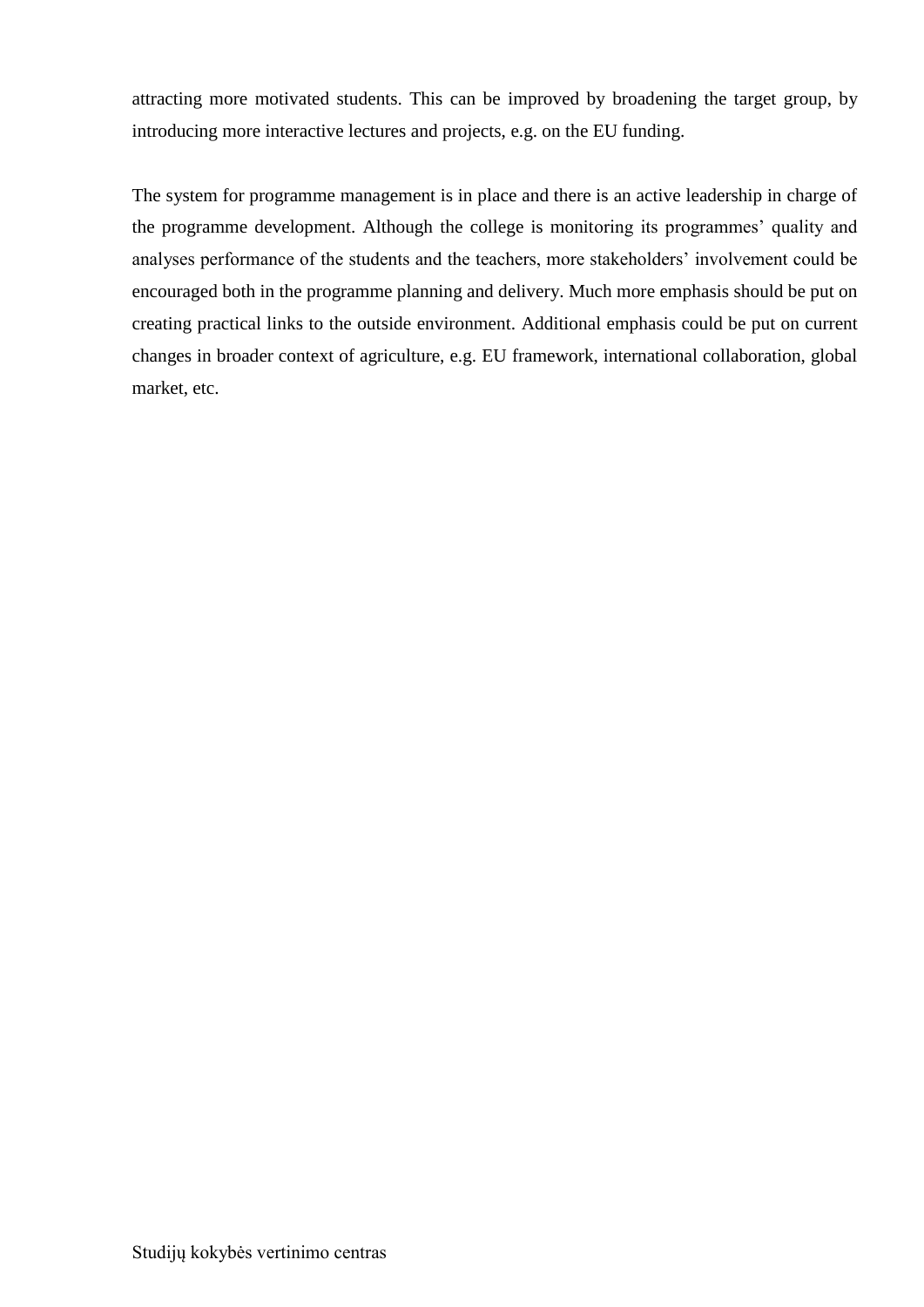### V. GENERAL ASSESSMENT

The study programme *Agribusiness Management* (state code – 653N20004) at Vilnius College is given **positive** evaluation.

| No. | <b>Evaluation Area</b>                                                                                     | <b>Evaluation Area</b><br>in Points* |
|-----|------------------------------------------------------------------------------------------------------------|--------------------------------------|
|     | Programme aims and learning outcomes                                                                       |                                      |
| 2.  | Curriculum design                                                                                          |                                      |
| 3.  | <b>Staff</b>                                                                                               |                                      |
| 4.  | Material resources                                                                                         | 3                                    |
| 5.  | Study process and assessment (student admission, study process<br>student support, achievement assessment) |                                      |
| 6.  | Programme management (programme administration, internal quality<br>assurance)                             |                                      |
|     | <b>Total:</b>                                                                                              |                                      |

*Study programme assessment in points by evaluation areas*.

\*1 (unsatisfactory) - there are essential shortcomings that must be eliminated;

2 (satisfactory) - meets the established minimum requirements, needs improvement;

3 (good) - the field develops systematically, has distinctive features;

4 (very good) - the field is exceptionally good.

Grupės vadovas: Team leader: Kristiina Tonnisson

Grupės nariai: Team members: Richard Mischak Jūratė Černevičiūtė Edgaras Leichteris Greta Kasperavičiūtė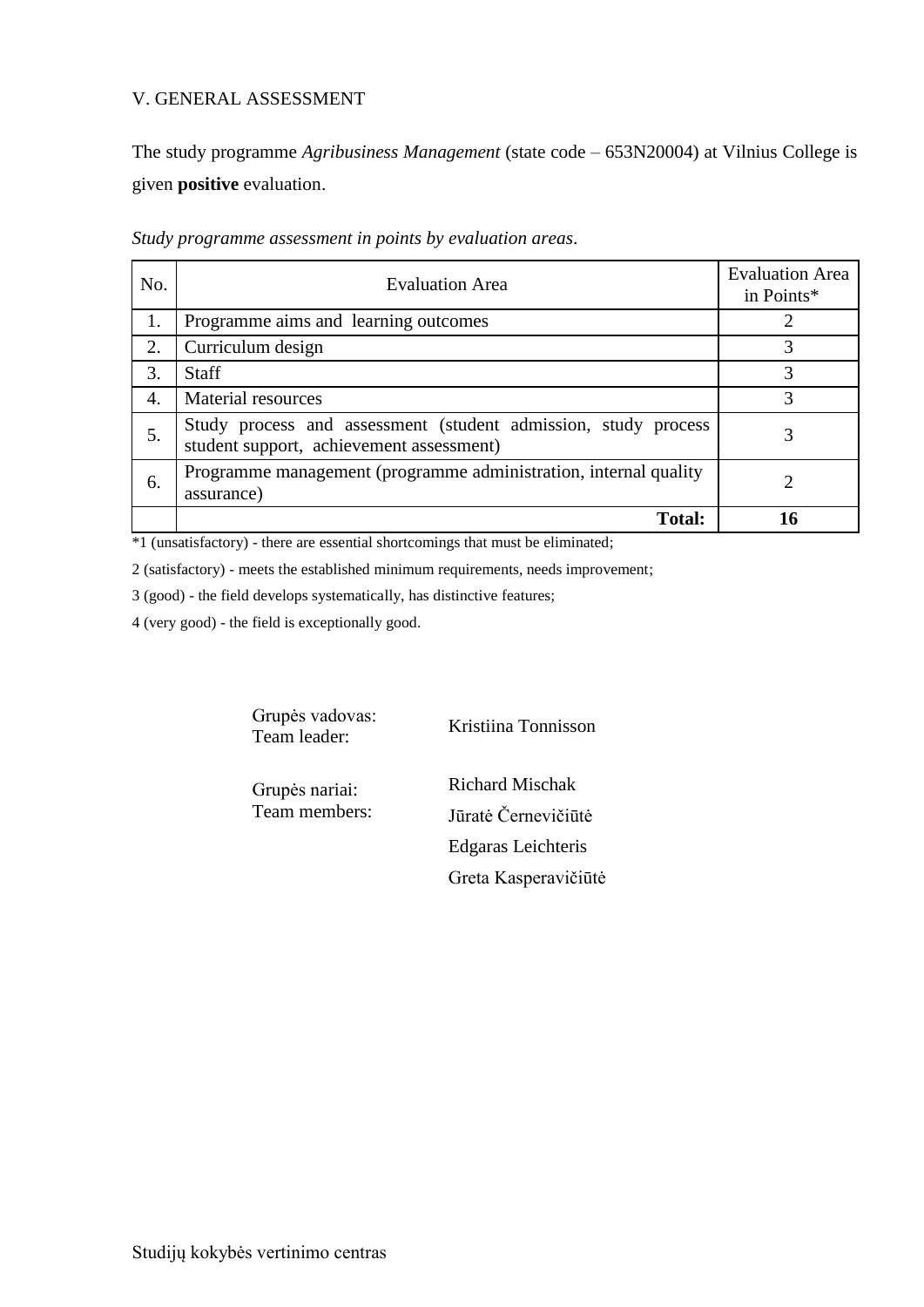## **VILNIAUS KOLEGIJOS PIRMOSIOS PAKOPOS STUDIJŲ PROGRAMOS**  *AGROVERSLO VADYBA* **(VALSTYBINIS KODAS – 653N20004) 2013-05-03 EKSPERTINIO VERTINIMO IŠVADŲ NR. SV4-125 IŠRAŠAS**

<...>

#### V. APIBENDRINAMASIS ĮVERTINIMAS

Vilniaus kolegijos studijų programa *Agroverslo vadyba* (valstybinis kodas – 653N20004) vertinama **teigiamai**.

| Eil. | Vertinimo sritis                                 | <b>Srities</b><br>įvertinimas,<br>balais <sup>*</sup> |
|------|--------------------------------------------------|-------------------------------------------------------|
| Nr.  |                                                  |                                                       |
| 1.   | Programos tikslai ir numatomi studijų rezultatai | 2                                                     |
| 2.   | Programos sandara                                | 3                                                     |
| 3.   | Personalas                                       | 3                                                     |
| 4.   | Materialieji ištekliai                           | 3                                                     |
| 5.   | Studijų eiga ir jos vertinimas                   | 3                                                     |
| 6.   | Programos vadyba                                 | 2                                                     |
|      | Iš viso:                                         | 16                                                    |

\* 1 - Nepatenkinamai (yra esminių trūkumų, kuriuos būtina pašalinti)

2 - Patenkinamai (tenkina minimalius reikalavimus, reikia tobulinti)

3 - Gerai (sistemiškai plėtojama sritis, turi savitų bruožų)

4 - Labai gerai (sritis yra išskirtinė)

#### IV. SANTRAUKA

Agroverslo vadybos studijų programa atitinka Lietuvos ir Europos Sąjungos teisės aktų reikalavimus. Studijų programos pavadinimas, turinys, numatomi studijų rezultatai ir suteikiama kvalifikacija dera tarpusavyje. Vis dėlto yra reikalinga suderinti srudijų programos numatomus studijų rezultatus su studijų dalykų numatomais studijų rezultatais. Studijų programa atitinka darbo rinkos poreikius. Taip pat atkreiptinas dėmesys, kad agroverslo sritis namažai pasikeitė ir reikalauja naujų įgūdžių bei žinių. Naujausios tendencijos verslo / žemės ūkio sektoriuose ne visais atvejais atsispindi studijų programoje. Rekomenduojama sutelkti dėmesį į platesnį agroverslo socialinį-ekonominį kontekstą.

Studijų programa sudaryta taip, kad apimtų tiek bendruosius, tiek specialiuosius studijų dalykus, akcentuojant techninius aspektus. Kai kurie studijų dalykai persidengia; to būtų galima išvengti sujungiant kelis studijų dalykus. Reikėtų į studijų programą įtraukti temas, susijusias su Europos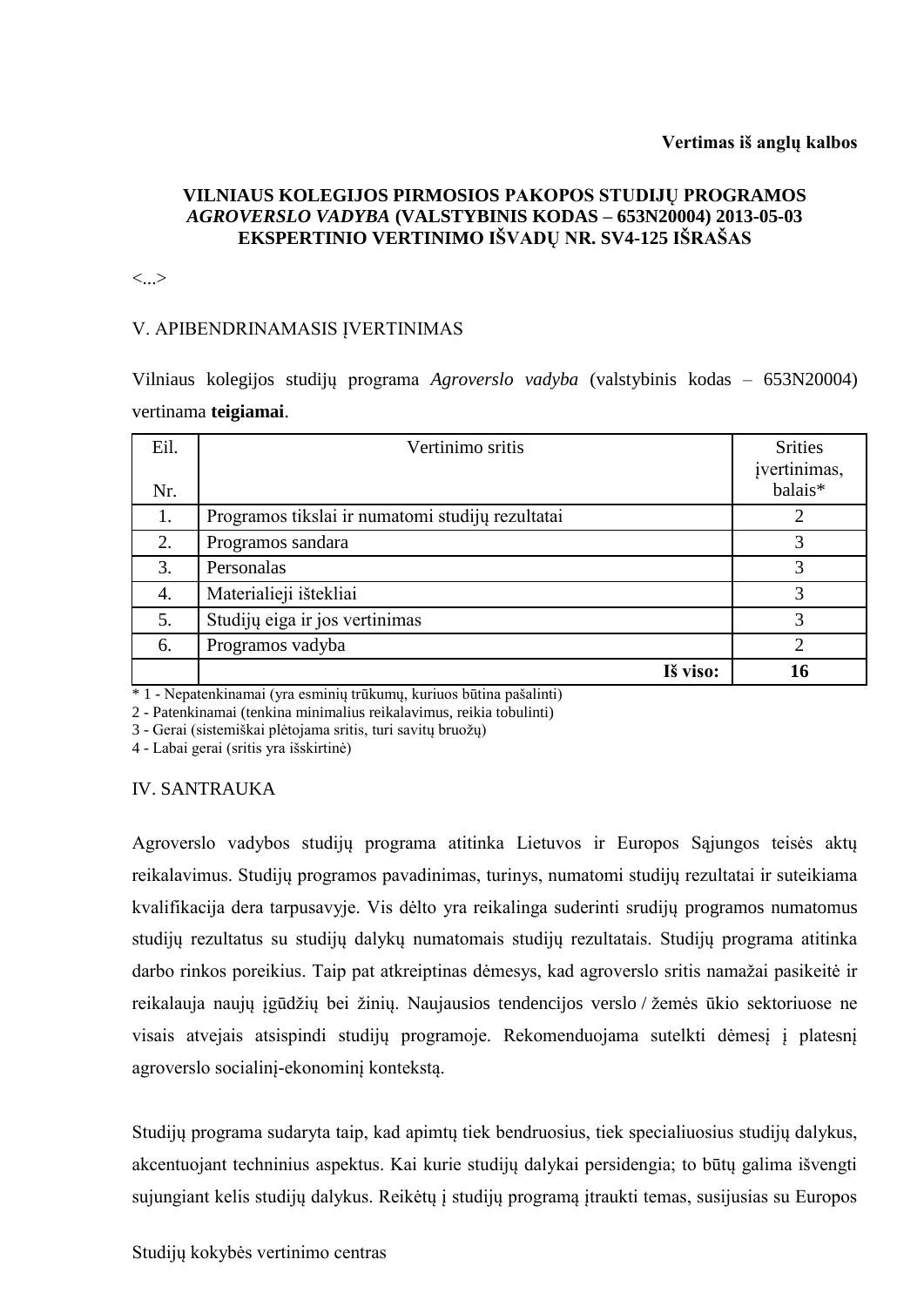Sąjungos teise, Europos Sąjungos finansavimu, sertifikavimo vadyba, įmonių socialine atsakomybe ir pan. Taip pat būtų naudinga peržiūrėti dėstomus studijų dalykus, kai kuriuos iš jų sujungti vengiant papildomų studijų dalykų įtraukimo. Studijų programoje suteikiamos įvairios galimybės studentų praktikoms, tačiau reikėtų studentus skatinti atlikti praktiką užsienyje arba dalyvauti tarptautiniuose projektuose.

Dauguma Agroverslo vadybos studijų programos dėstytojų turi praktinės patirties srityse, susijusiose su verslu arba žemės ūkiu. Visgi dėl pasireiškiančios didelės dėstytojų kaitos kyla grėsmė studijų programos nuoseklumui. Dar viena tobulintina sritis yra nepakankamas dėstytojų užsienio kalbų mokėjimas. Būtina skatinti dėstytojų mobilumą.

Materialieji ištekliai yra vertintini kaip labai geri. Studijų metu galėtų būti daugiau naudojamasi literatūra užsienio kalba bei tarptautinėmis duomenų bazėmis. Moodle platformos naudojimas taip pat galėtų būti intensyvesnis. Praktikos atlikimui sukuriamos tinkamos sąlygos, tačiau norint užtikrinti praktikos kokybę, reikia tobulinti praktikos stebėsenos mechanizmus.

Studentams suteikiama galimybių įvairovė siekiant numatomų studijų rezultatų: prieiga prie mokymosi išteklių, kompiuterizuotos laboratorijos, konsultacijos su dėstytojais, dalyvavimas praktiniuose užsiėmimuose, sujungtuose su paskaitomis. Studentų skatinimui vykti į užsienį būtų naudingas didesnio skaičiaus studijų dalykų anglų kalba įtraukimas į studijų programą. Rekomenduotina skirti daugiau dėmesio labiau motyvuotų studentų pritraukimui. Šį aspektą galima stiprinti išplečiant tikslinę grupę, įvedant daugiau interaktyvių paskaitų ir projektų, pavyzdžiui, apie Europos Sąjungos finansavimą.

Studijų programos vadybos sistema veikia, o už programos tobulinimą atsakingi asmenys yra aktyvūs. Nors kolegija vykdo studijų programų kokybės stebėseną ir analizuoja studentų ir dėstytojų veiklos rezultatus, į studijų programos vykdymo planavimą ir įgyvendinimą reikėtų įtraukti daugiau socialinių dalininkų. Daugiau dėmesio reikėtų skirti ryšių užmezgimui su išorine aplinka. Dėmesį taip pat reikėtų atkreipti į naujausius žemės ūkio konteksto pokyčius, pavyzdžiui, Europos Sąjungos teisinės bazės, tarptautinio bendradarbiavimo, globalios rinkos ir t. t.

### III. REKOMENDACIJOS

1. Peržiūrėti ir išplėsti tikslinę studijų programos grupę, remiantis pasikeitusiu agroverslo srities pobūdžiu ir poreikiais. Įtraukti minėtosios tikslinės grupės ir socialinių partnerių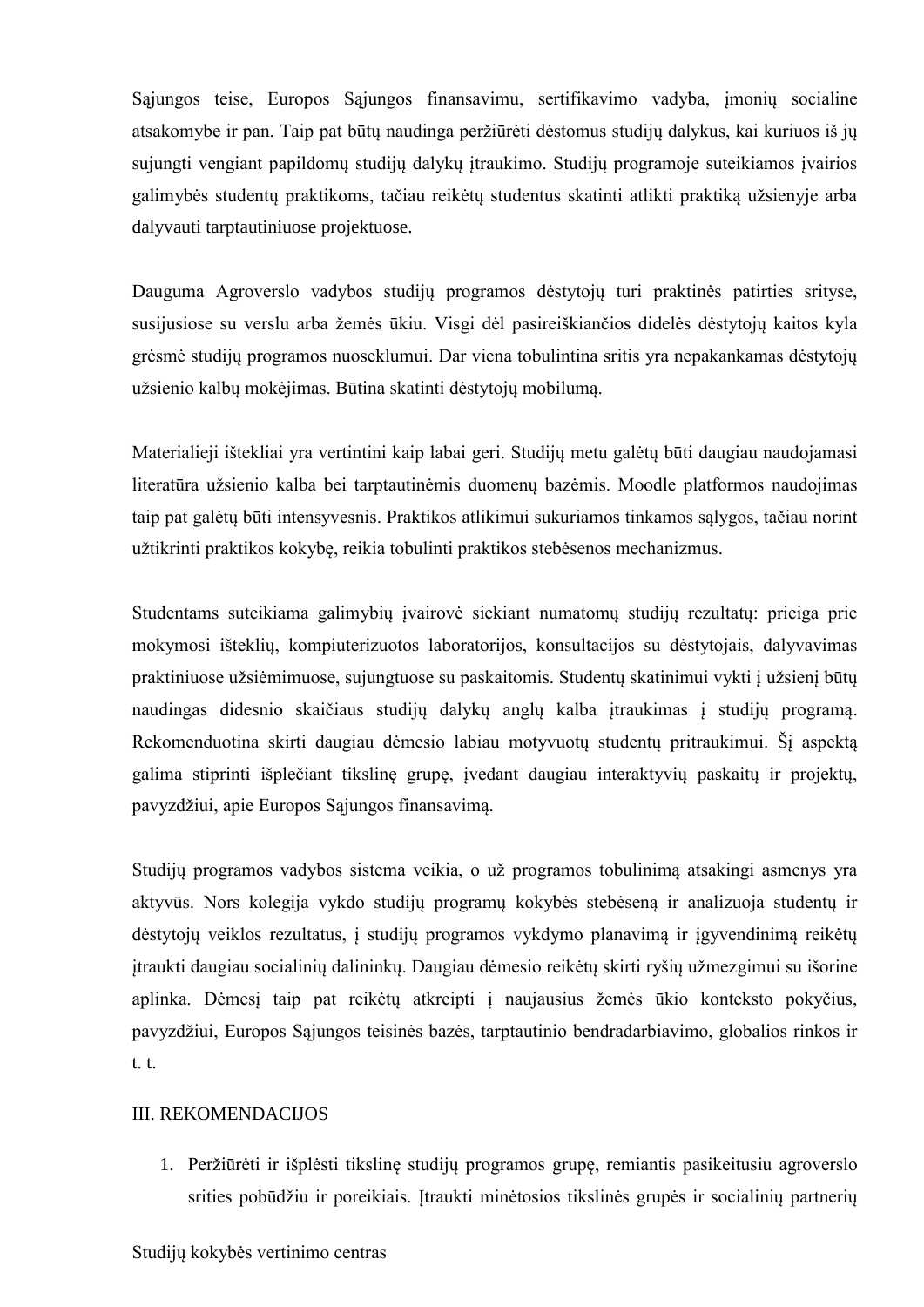atstovus į diskusiją apie studijų programos tikslus, numatomus studijų rezultatus ir darbo rinkos poreikius.

- 2. Paskatinti studijų programos vykdytojus tęsti programos tobulinimo idėjų generavimą, kaip pavyzdžius būtų galima paminėti, nuotolinį mokymąsi ir galimą dvigubo laipsnio diplomą bendradarbiaujant su užsienio aukštosiomis mokyklomis.
- 3. Kritiškai įvertinti visus studijų programos dalykus siekiant užtikrinti, kad jų turinys sukuria prielaidas studijų tikslo ir numatomų studijų rezultatų pasiekimui. Reikėtų koncentruotis ne į naujų dalykų įvedimą, tačiau į studijų programos optimizavimą, nebedėstant pasikartojančių ir patobulinant esamus studijų dalykus.
- 4. Daugiau studijų laiko skirti temoms, susijusioms su Europos Sąjungos ir tarptautinio verslo aplinka, pavyzdžiui, Europos Sąjungos struktūriniams fondams, Europos Sąjungos projektų vadybai, Europos lygmens teisės aktams, tarptautinėmis normoms, sertifikavimui ir pan.
- 5. Studijų programos vadovai turėtų apsvarstyti studijų dalyko "Mokymasis mokytis" arba adekvataus jam įtraukimą. Šio studijų dalyko tikslas yra padėti studentams įgyti žinių ir įgūdžių, susijusių su skirtingais mokymosi stiliais, konspektavimu paskaitų metu, laiko valdymu, efektyviu mokymusi, streso valdymu, pasiruošimu testams / egzaminams ir jų laikymui; uždavinys – padėti studentams ugdyti pasitikėjimą savimi ir pasiekti geresnių mokymosi rezultatų.
- 6. Paskatinti dėstytojus aktyviau dalyvauti profesinio mobilumo programose. Inicijuoti papildomas paskatas, susijusias su tarptautinių publikacijų skaičiumi, dalyvavimu mokslinėse konferencijose, taikomaisiais tyrimais, stažuotėmis ir pan., siekiant padidinti jų dalyvavimą ne dėstymo veikloje.
- 7. Dėstytojams tarpusavyje aktyviau keistis informacija apie studijų dalykų turinį ir kitų disciplinų pasiekimus.
- 8. Pakviesti daugiau vietinių ir šalies verslininkų skaityti paskaitas orientuotas į dalijimąsi naujausiomis praktinėmis žiniomis.